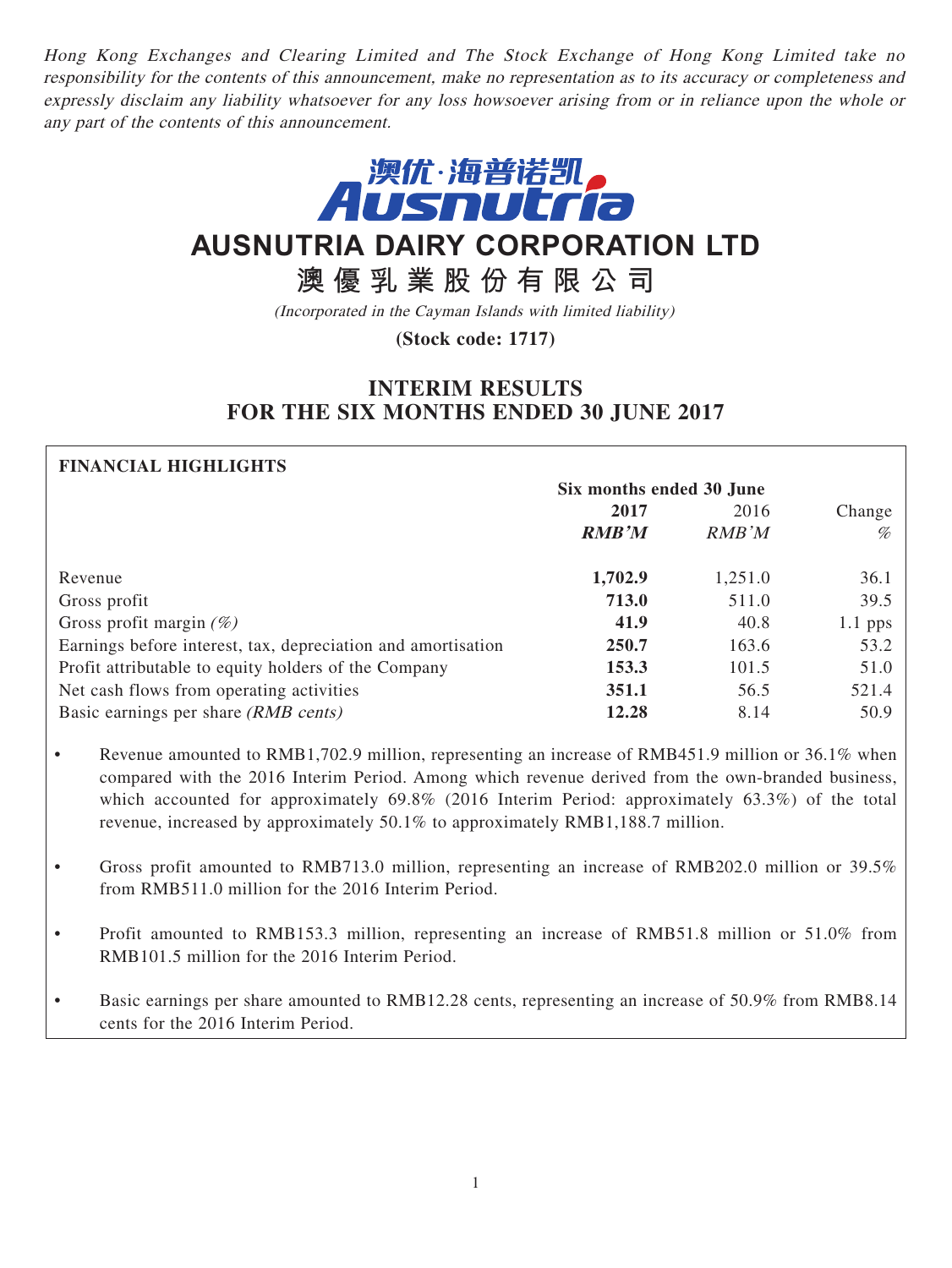The board (the "Board") of directors (the "Directors") of Ausnutria Dairy Corporation Ltd (the "Company") is pleased to announce the unaudited financial results of the Company and its subsidiaries (collectively, the "Group") for the six months ended 30 June 2017 (the "2017 Interim Period") together with the comparative figures for the corresponding period in 2016 (the "2016 Interim Period").

The interim financial results are unaudited but have been reviewed by the audit committee of the Company.

## **INTERIM CONDENSED CONSOLIDATED STATEMENT OF PROFIT OR LOSS AND OTHER COMPREHENSIVE INCOME**

For the six months ended 30 June 2017

|                                                                                                           |                       | Six months ended 30 June |                |
|-----------------------------------------------------------------------------------------------------------|-----------------------|--------------------------|----------------|
|                                                                                                           |                       | 2017                     | 2016           |
|                                                                                                           | <b>Notes</b>          | <b>RMB'000</b>           | <b>RMB'000</b> |
|                                                                                                           |                       | (Unaudited)              | (Unaudited)    |
| <b>REVENUE</b>                                                                                            | $\overline{4}$        | 1,702,947                | 1,251,011      |
| Cost of sales                                                                                             |                       | (989, 962)               | (740, 059)     |
| Gross profit                                                                                              |                       | 712,985                  | 510,952        |
| Other income and gains                                                                                    | $\overline{4}$        | 20,341                   | 24,985         |
| Selling and distribution expenses                                                                         |                       | (371, 368)               | (287, 807)     |
| Administrative expenses                                                                                   |                       | (128, 279)               | (83, 655)      |
| Other expenses                                                                                            |                       | (8,605)                  | (13,008)       |
| Finance costs                                                                                             | 5                     | (9,029)                  | (8,769)        |
| Share of profits of associates                                                                            |                       | 5,828                    | 2,124          |
| Profit before tax                                                                                         | $\boldsymbol{\delta}$ | 221,873                  | 144,822        |
| Income tax expense                                                                                        | $\mathcal I$          | (53, 869)                | (38, 644)      |
| <b>PROFIT FOR THE PERIOD</b>                                                                              |                       | 168,004                  | 106,178        |
| Attributable to:                                                                                          |                       |                          |                |
| Owners of the parent                                                                                      |                       | 153,282                  | 101,546        |
| Non-controlling interests                                                                                 |                       | 14,722                   | 4,632          |
|                                                                                                           |                       | 168,004                  | 106,178        |
| <b>EARNINGS PER SHARE ATTRIBUTABLE TO</b><br>ORDINARY EQUITY HOLDERS OF THE PARENT<br>- basic and diluted | $\mathcal{G}$         |                          |                |
| <b>Basic</b><br>$-$ For profit for the period ( <i>RMB cents</i> )                                        |                       | 12.28                    | 8.14           |
| Diluted                                                                                                   |                       |                          |                |
| $-$ For profit for the period ( <i>RMB cents</i> )                                                        |                       | 12.22                    | 8.14           |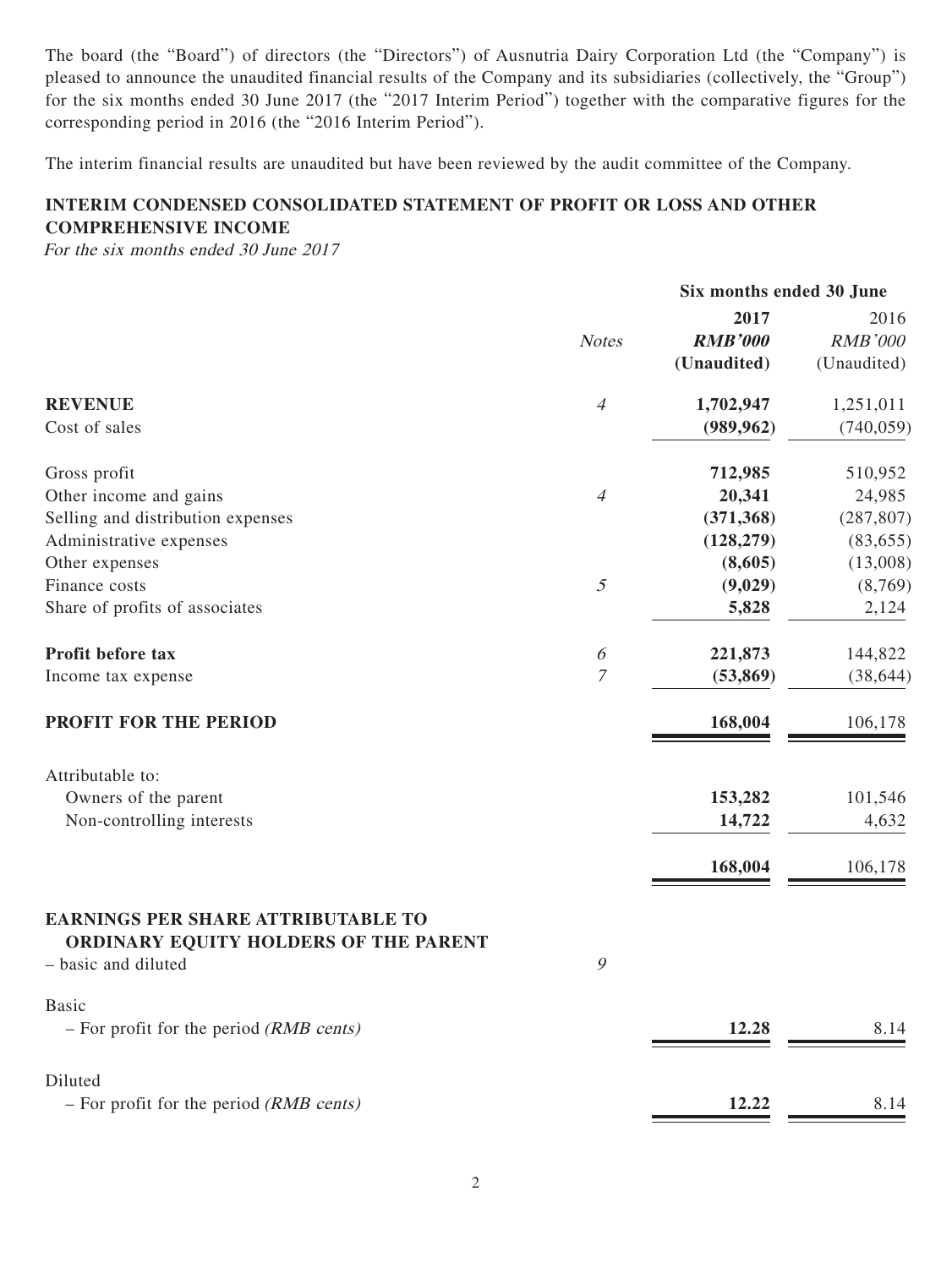|                                                                                                                                                                                       |              | Six months ended 30 June              |                                       |
|---------------------------------------------------------------------------------------------------------------------------------------------------------------------------------------|--------------|---------------------------------------|---------------------------------------|
|                                                                                                                                                                                       | <b>Notes</b> | 2017<br><b>RMB'000</b><br>(Unaudited) | 2016<br><b>RMB'000</b><br>(Unaudited) |
| <b>PROFIT FOR THE PERIOD</b>                                                                                                                                                          |              | 168,004                               | 106,178                               |
| <b>OTHER COMPREHENSIVE INCOME/(LOSS)</b><br>Other comprehensive income/(loss) to be reclassified to<br>profit or loss in subsequent periods:                                          |              |                                       |                                       |
| Exchange differences on translation of foreign operations                                                                                                                             |              | 15,353                                | (2,356)                               |
| Net other comprehensive income/(loss) to<br>be reclassified to profit or loss in subsequent periods                                                                                   |              | 15,353                                | (2,356)                               |
| Other comprehensive income/(loss) not to be reclassified to<br>profit or loss in subsequent periods:<br>Remeasurement gains/(losses) on the defined benefit plan<br>Income tax effect |              | 355<br>(133)                          | (4,866)<br>1,168                      |
| Net other comprehensive income/(loss) not being reclassified to<br>profit or loss in subsequent periods                                                                               |              | 222                                   | (3,698)                               |
| OTHER COMPREHENSIVE INCOME/(LOSS)<br>FOR THE PERIOD, NET OF TAX                                                                                                                       |              | 15,575                                | (6,054)                               |
| <b>TOTAL COMPREHENSIVE INCOME FOR THE PERIOD</b>                                                                                                                                      |              | 183,579                               | 100,124                               |
| Attributable to:<br>Owners of the parent<br>Non-controlling interests                                                                                                                 |              | 168,847<br>14,732                     | 96,261<br>3,863                       |
|                                                                                                                                                                                       |              | 183,579                               | 100,124                               |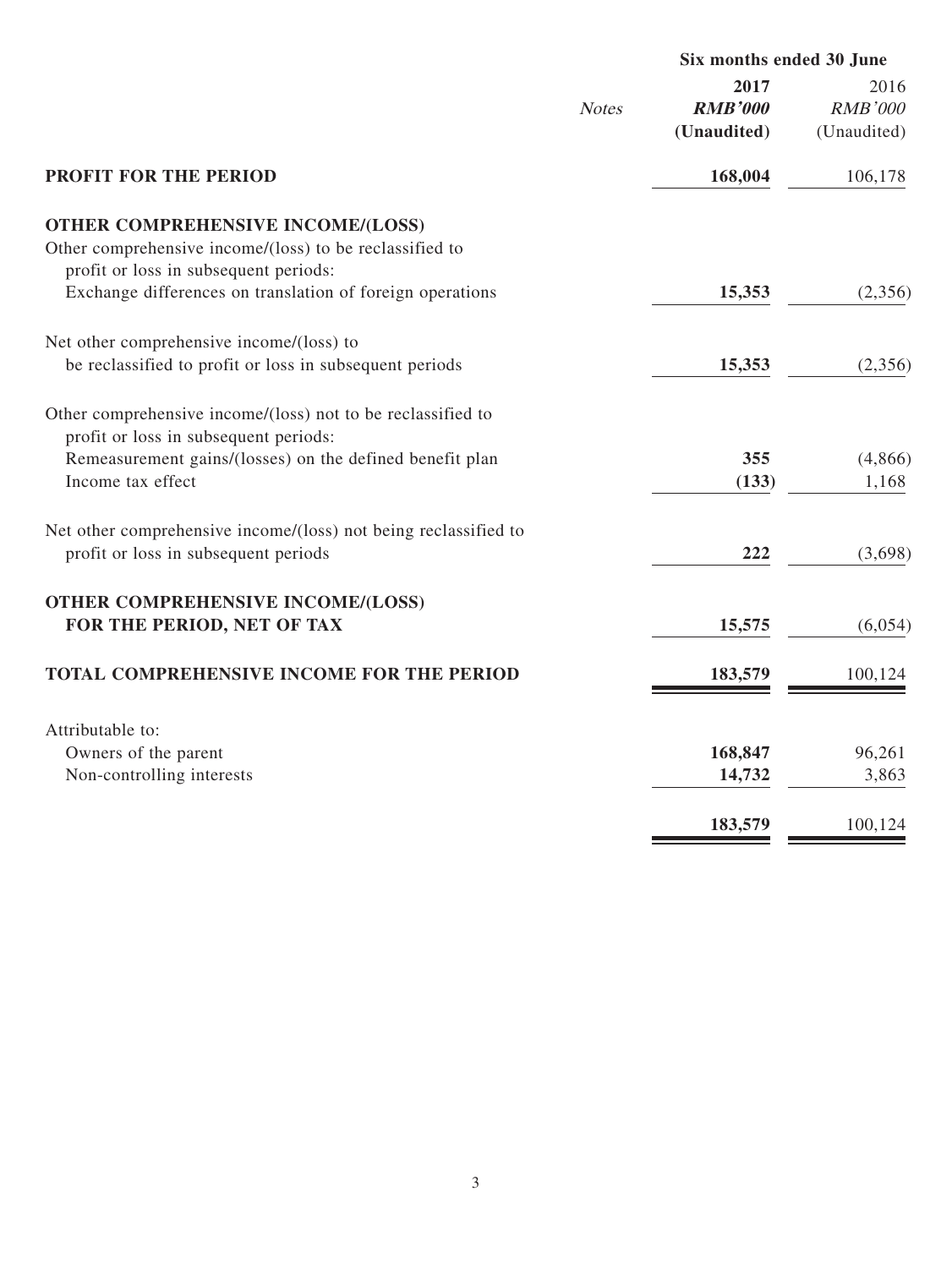## **INTERIM CONDENSED CONSOLIDATED STATEMENT OF FINANCIAL POSITION** 30 June 2017

|                                                  | <b>Notes</b> | 30 June<br>2017<br><b>RMB'000</b> | 31 December<br>2016<br><b>RMB'000</b> |
|--------------------------------------------------|--------------|-----------------------------------|---------------------------------------|
|                                                  |              | (Unaudited)                       | (Audited)                             |
| <b>NON-CURRENT ASSETS</b>                        |              |                                   |                                       |
| Property, plant and equipment                    | 10           | 1,098,305                         | 830,891                               |
| Prepaid land lease payments                      |              | 28,419                            | 28,808                                |
| Goodwill                                         |              | 145,060                           | 135,069                               |
| Other intangible assets                          |              | 168,016                           | 150,648                               |
| Investments in associates                        |              | 61,422                            | 52,103                                |
| Deposit paid                                     | 11           | 67,232                            | 35,000                                |
| Deferred tax assets                              |              | 180,193                           | 154,085                               |
| Total non-current assets                         |              | 1,748,647                         | 1,386,604                             |
| <b>CURRENT ASSETS</b>                            |              |                                   |                                       |
| Inventories                                      | 12           | 970,671                           | 800,259                               |
| Trade and bills receivables                      | 13           | 221,711                           | 216,990                               |
| Prepayments, deposits and other receivables      |              | 225,869                           | 194,834                               |
| Derivative financial instruments                 |              | 610                               |                                       |
| Tax recoverable                                  |              | 1,443                             |                                       |
| Pledged deposits                                 | 14           | 823,241                           | 778,427                               |
| Cash and cash equivalents                        | 14           | 772,141                           | 546,532                               |
| Total current assets                             |              | 3,015,686                         | 2,537,042                             |
| <b>CURRENT LIABILITIES</b>                       |              |                                   |                                       |
| Trade payables                                   | 15           | 306,560                           | 151,934                               |
| Other payables and accruals                      |              | 1,028,225                         | 797,007                               |
| Derivative financial instruments                 |              | 1,840                             | 2,482                                 |
| Interest-bearing bank loans and other borrowings |              | 870,361                           | 761,455                               |
| Tax payable                                      |              | 140,890                           | 115,711                               |
| Total current liabilities                        |              | 2,347,876                         | 1,828,589                             |
| NET CURRENT ASSETS                               |              | 667,810                           | 708,453                               |
| TOTAL ASSETS LESS CURRENT LIABILITIES            |              | 2,416,457                         | 2,095,057                             |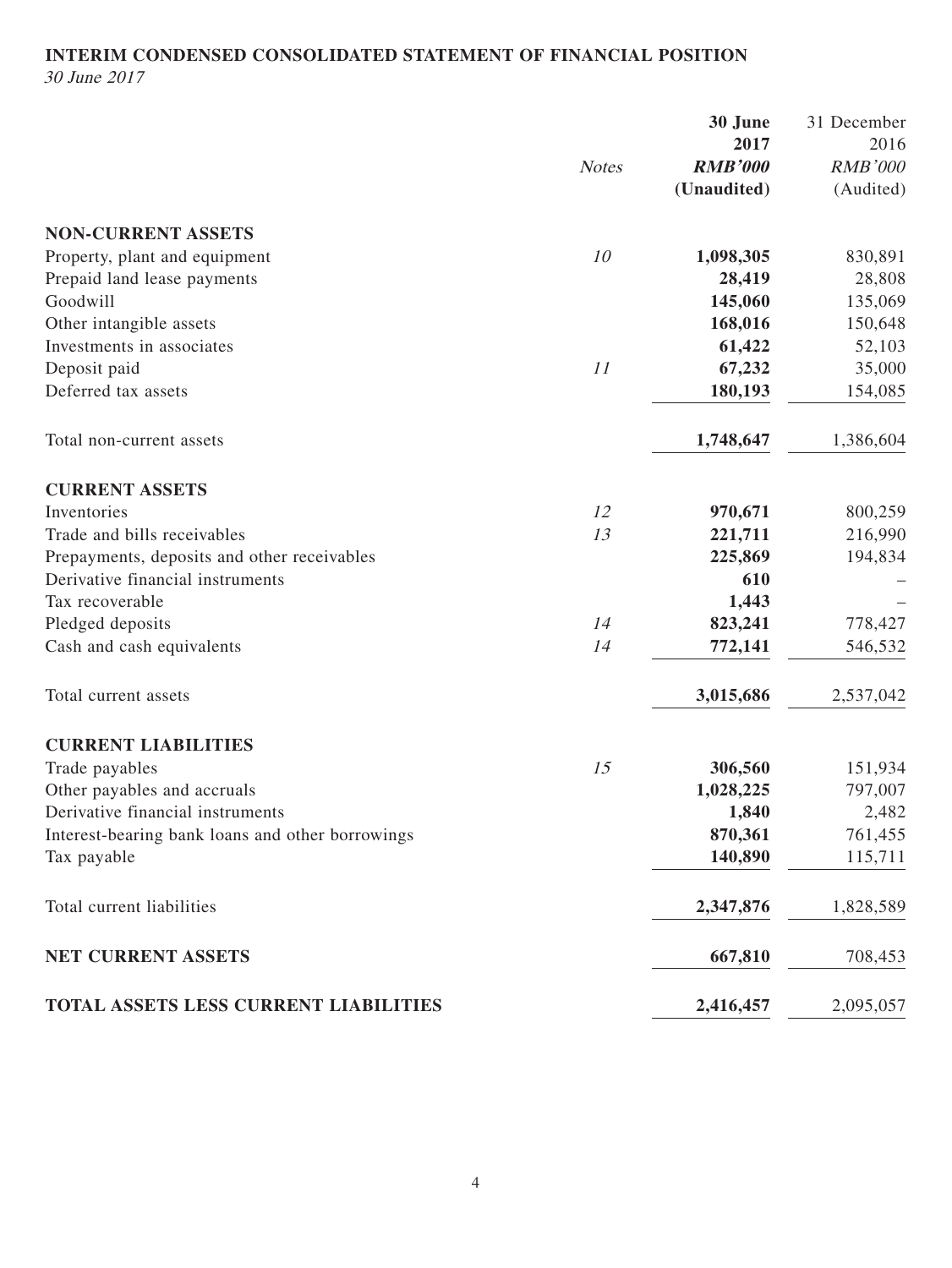|                                                  |              | 30 June        | 31 December    |
|--------------------------------------------------|--------------|----------------|----------------|
|                                                  |              | 2017           | 2016           |
|                                                  | <b>Notes</b> | <b>RMB'000</b> | <b>RMB'000</b> |
|                                                  |              | (Unaudited)    | (Audited)      |
| TOTAL ASSETS LESS CURRENT LIABILITIES            |              | 2,416,457      | 2,095,057      |
| <b>NON-CURRENT LIABILITIES</b>                   |              |                |                |
| Interest-bearing bank loans and other borrowings |              | 583,315        | 451,155        |
| Defined benefit plan                             |              | 5,859          | 6,138          |
| Deferred tax liabilities                         |              | 50,171         | 48,113         |
| Total non-current liabilities                    |              | 639,345        | 505,406        |
| Net assets                                       |              | 1,777,112      | 1,589,651      |
| <b>EQUITY</b>                                    |              |                |                |
| Equity attributable to owners of the parent      |              |                |                |
| Issued capital                                   |              | 108,455        | 108,455        |
| Reserves                                         |              | 1,532,455      | 1,359,614      |
|                                                  |              | 1,640,910      | 1,468,069      |
| Non-controlling interests                        |              | 136,202        | 121,582        |
| Total equity                                     |              | 1,777,112      | 1,589,651      |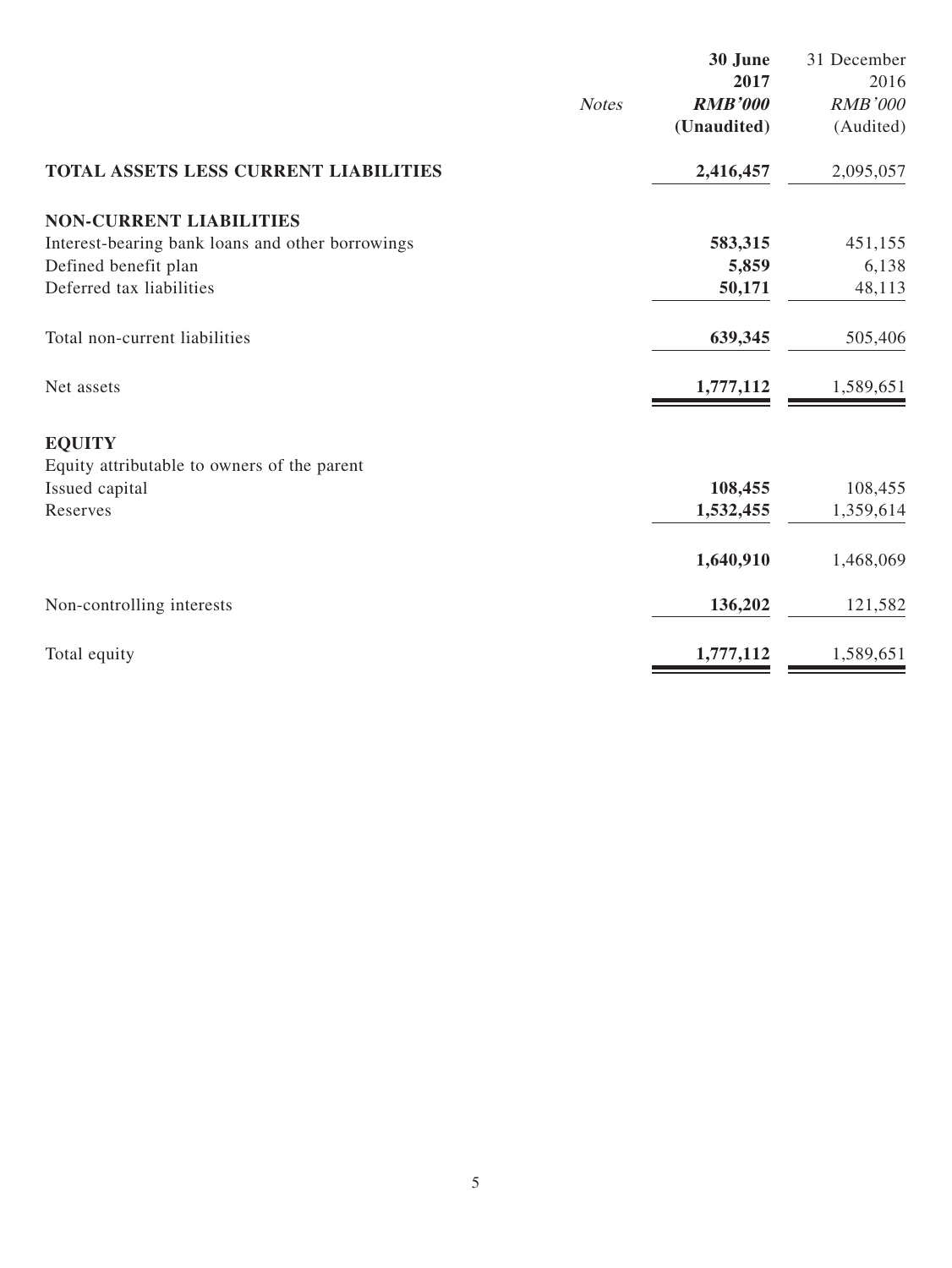**NOTES TO THE INTERIM CONDENSED CONSOLIDATED FINANCIAL STATEMENTS** 30 June 2017

#### **1. CORPORATE INFORMATION**

The Company was incorporated as an exempted company with limited liability in the Cayman Islands on 8 June 2009. The registered office of the Company is located at Cricket Square, Hutchins Drive, P.O. Box 2681, Grand Cayman KY1-1111, Cayman Islands. The principal offices of the Group are located at (i) Unit 16, 36/F., China Merchants Tower, Shun Tak Centre, 168-200 Connaught Road Central, Sheung Wan, Hong Kong; (ii) 8th Floor, XinDaXin Building A, No. 168, Huangxing Middle Road, Changsha City, Hunan Province, the People's Republic of China; (iii) Dokter van Deenweg 150, 8025 BM Zwolle, the Netherlands; and (iv) 25-27 Keysborough Avenue, Keysborough VIC 3173, Australia. The shares of the Company (the "Shares") were listed on the Main Board of The Stock Exchange of Hong Kong Limited (the "Stock Exchange") on 8 October 2009.

The Company acts as an investment holding company of the Group. The Group is principally engaged in the dairy industry with activities ranging from research and development, milk collection, processing, production, packaging, marketing and distribution of infant formula and other dairy products to customers in the People's Republic of China (the "PRC"), the Netherlands and other overseas countries. The Group also commenced the business in research and development, production, marketing and distribution of nutrition products to customers principally located in the PRC, Australia and New Zealand in 2016.

### **2. BASIS OF PREPARATION AND CHANGES TO THE GROUP'S ACCOUNTING POLICIES**

#### **Basis of preparation**

The Interim Condensed Consolidated Financial Statements for the six months ended 30 June 2017 have been prepared in accordance with the applicable disclosure requirements of Appendix 16 to the Rules Governing the Listing of Securities (the "Listing Rules") and with International Accounting Standard ("IAS") 34 Interim Financial Reporting issued by the International Accounting Standards Board ("IASB").

The Interim Condensed Consolidated Financial Statements do not include all the information and disclosures required for annual financial statements, and should be read in conjunction with the Group's annual financial statements for the year ended 31 December 2016. The Interim Condensed Consolidated Financial Statements are presented in RMB and all values are rounded to nearest thousand (RMB'000), except when otherwise indicated.

#### **Changes in accounting policies and disclosures**

The accounting policies adopted in the preparation of the Interim Condensed Consolidated Financial Statements are consistent with those followed in the preparation of the Group's annual financial statements for the year ended 31 December 2016, except for the adoption of new standards and interpretations as of 1 January 2017 noted below.

In the current interim period, the Group has applied, for the first time, the following new or revised standards (the "New or Revised IFRSs") issued by the IASB.

| Amendments to IAS 7                 | Statement of Cash Flows: Disclosure Initiative                           |
|-------------------------------------|--------------------------------------------------------------------------|
| Amendments to IAS 12                | Income Taxes: Recognition of Deferred Tax Assets for Unrecognised Losses |
| Annual Improvements 2014-2016 Cycle | Amendments to IFRS 12 Disclosure of Interests in Other Entities:         |
|                                     | Clarification of the scope of disclosure requirements in IFRS 12         |

The adoption of the New or Revised IFRSs did not have significant impact on the financial position or performance of the Group.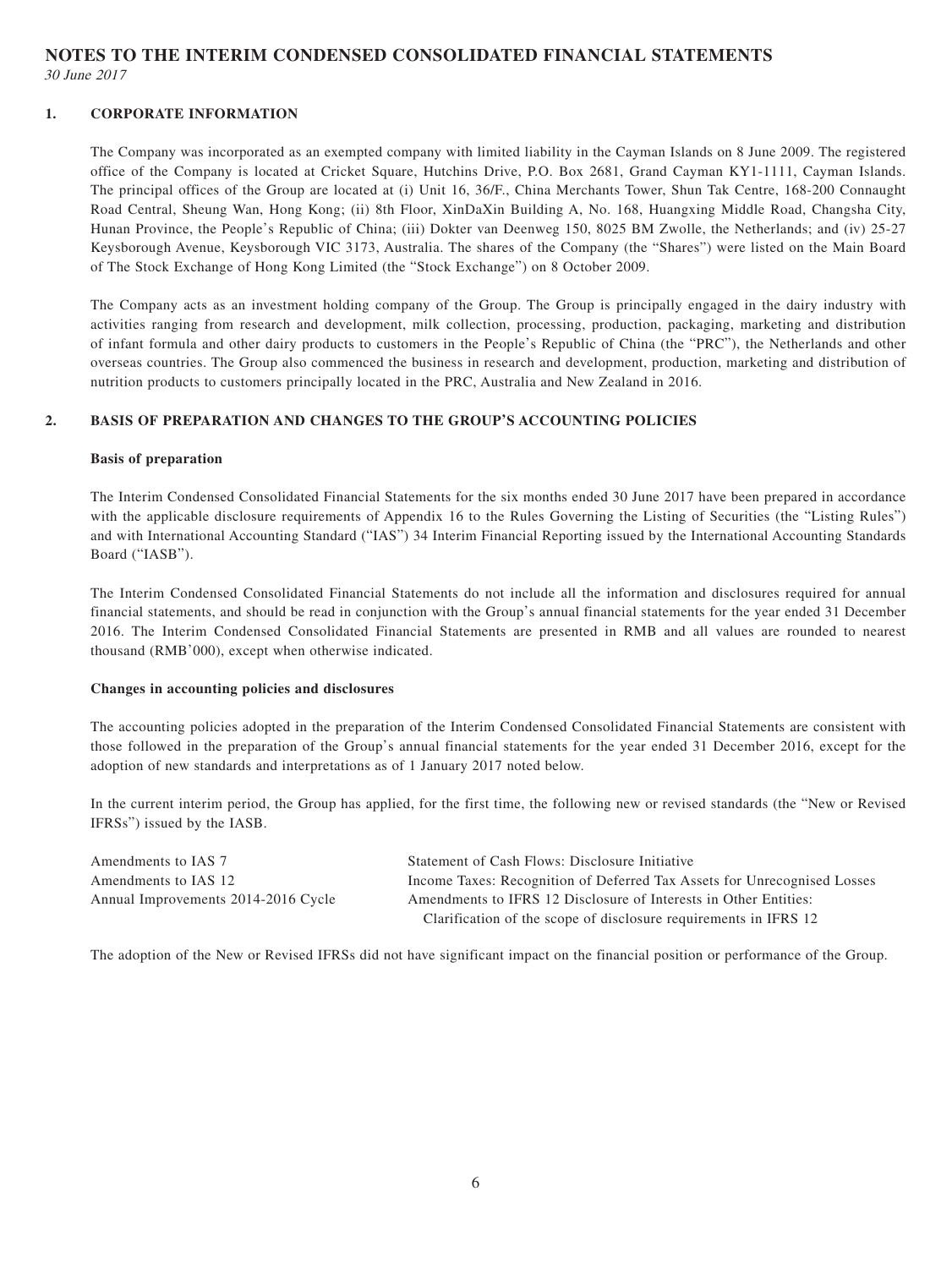#### **3. OPERATING SEGMENT INFORMATION**

For management purposes, the Group is organised into business units based on their products and services and had three reportable operating segments for the six months ended 30 June 2017 as follows:

- (a) the Ausnutria segment comprises the manufacture and sale of own-branded cow milk infant formula products in Mainland China and Hong Kong;
- (b) the Ausnutria Hyproca segment comprises the manufacture of dairy products in the Netherlands for sale to its worldwide customers as well as the sale of its own-branded goat milk infant formula products in Mainland China and other overseas countries; and
- (c) the Nutrition and Others segment comprises mainly the manufacture of nutrition products in Australia for sale to its worldwide customers as well as the marketing and distribution of its own-branded functional liquid milk products in Mainland China.

Management monitors the results of the Group's operating segments separately for the purpose of making decisions about resources allocation and performance assessment. Segment performance is evaluated based on reportable segment profit which is a measure of adjusted profit before tax. The adjusted profit before tax is measured consistently with the Group's profit before tax except that interest income, finance costs, as well as unallocated head office and corporate results are excluded from such measurement.

Segment assets exclude cash and cash equivalents, pledged deposits and time deposits as these assets are managed on a group basis.

Segment liabilities exclude interest-bearing bank loans and other borrowings as these liabilities are managed on a group basis.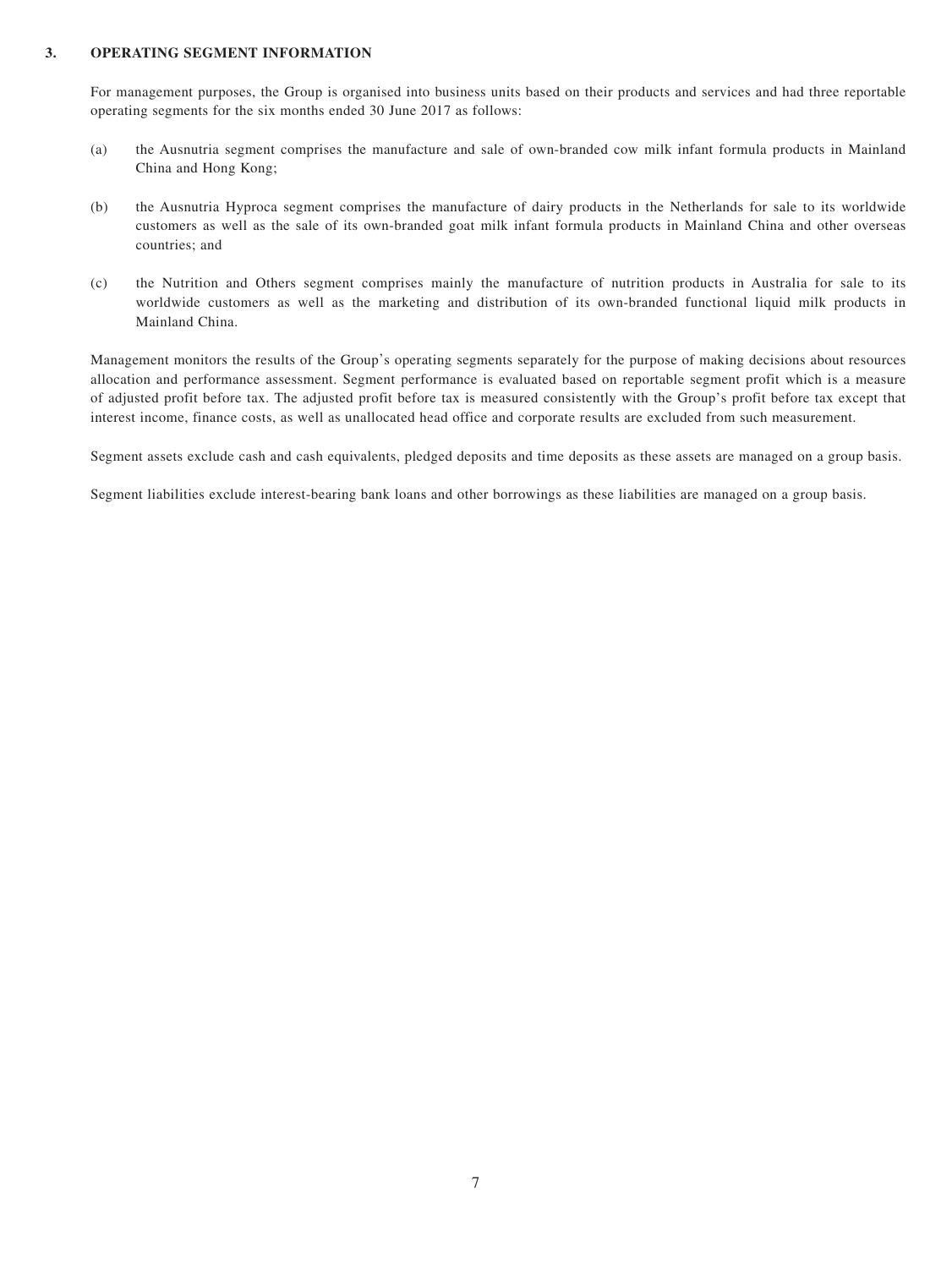### **Six months ended 30 June 2017 (unaudited)**

|                                                         | Ausnutria<br><b>RMB'000</b> | Ausnutria<br>Hyproca<br><b>RMB'000</b> | <b>Nutrition</b><br>and Others<br><b>RMB'000</b> | <b>Total</b><br><b>RMB'000</b> |
|---------------------------------------------------------|-----------------------------|----------------------------------------|--------------------------------------------------|--------------------------------|
| <b>SEGMENT REVENUE</b>                                  |                             |                                        |                                                  |                                |
| Sales to external customers<br>Intersegment sales       | 595,545<br>16,843           | 1,065,984<br>130,466                   | 41,418                                           | 1,702,947<br>147,309           |
|                                                         | 612,388                     | 1,196,450                              | 41,418                                           | 1,850,256                      |
| Reconciliation:<br>Elimination of intersegment sales    |                             |                                        |                                                  | (147, 309)                     |
| Revenue from operations                                 |                             |                                        |                                                  | 1,702,947                      |
| <b>SEGMENT RESULTS</b><br>Reconciliation:               | 119,359                     | 133,160                                | (18, 368)                                        | 234,151                        |
| Elimination of intersegment results                     |                             |                                        |                                                  | (2,325)                        |
| Interest income                                         |                             |                                        |                                                  | 15,963                         |
| Finance costs                                           |                             |                                        |                                                  | (9,029)                        |
| Corporate and other unallocated<br>expenses             |                             |                                        |                                                  | (16, 887)                      |
| Profit before tax                                       |                             |                                        |                                                  | 221,873                        |
| OTHER SEGMENT INFORMATION                               |                             |                                        |                                                  |                                |
| Impairment losses recognised in<br>profit or loss       |                             | 3,327                                  |                                                  | 3,327                          |
| Share of profits of associates                          |                             | 5,828                                  |                                                  | 5,828                          |
| Depreciation and amortisation                           | 7,680                       | 22,450                                 | 5,666                                            | 35,796                         |
| Capital expenditure*                                    | 28,593                      | 178,592                                | 61,926                                           | 269,111                        |
| As at 30 June 2017 (unaudited)                          |                             |                                        |                                                  |                                |
| <b>SEGMENT ASSETS</b><br>Reconciliation:                | 657,858                     | 2,393,248                              | 341,952                                          | 3,393,058                      |
| Elimination of intersegment receivables                 |                             |                                        |                                                  | (224, 107)                     |
| Corporate and other unallocated assets                  |                             |                                        |                                                  | 1,595,382                      |
| Total assets                                            |                             |                                        |                                                  | 4,764,333                      |
| <b>SEGMENT LIABILITIES</b>                              | 574,392                     | 1,053,468                              | 129,792                                          | 1,757,652                      |
| Reconciliation:<br>Elimination of intersegment payables |                             |                                        |                                                  | (224, 107)                     |
| Corporate and other unallocated                         |                             |                                        |                                                  |                                |
| liabilities                                             |                             |                                        |                                                  | 1,453,676                      |
| Total liabilities                                       |                             |                                        |                                                  | 2,987,221                      |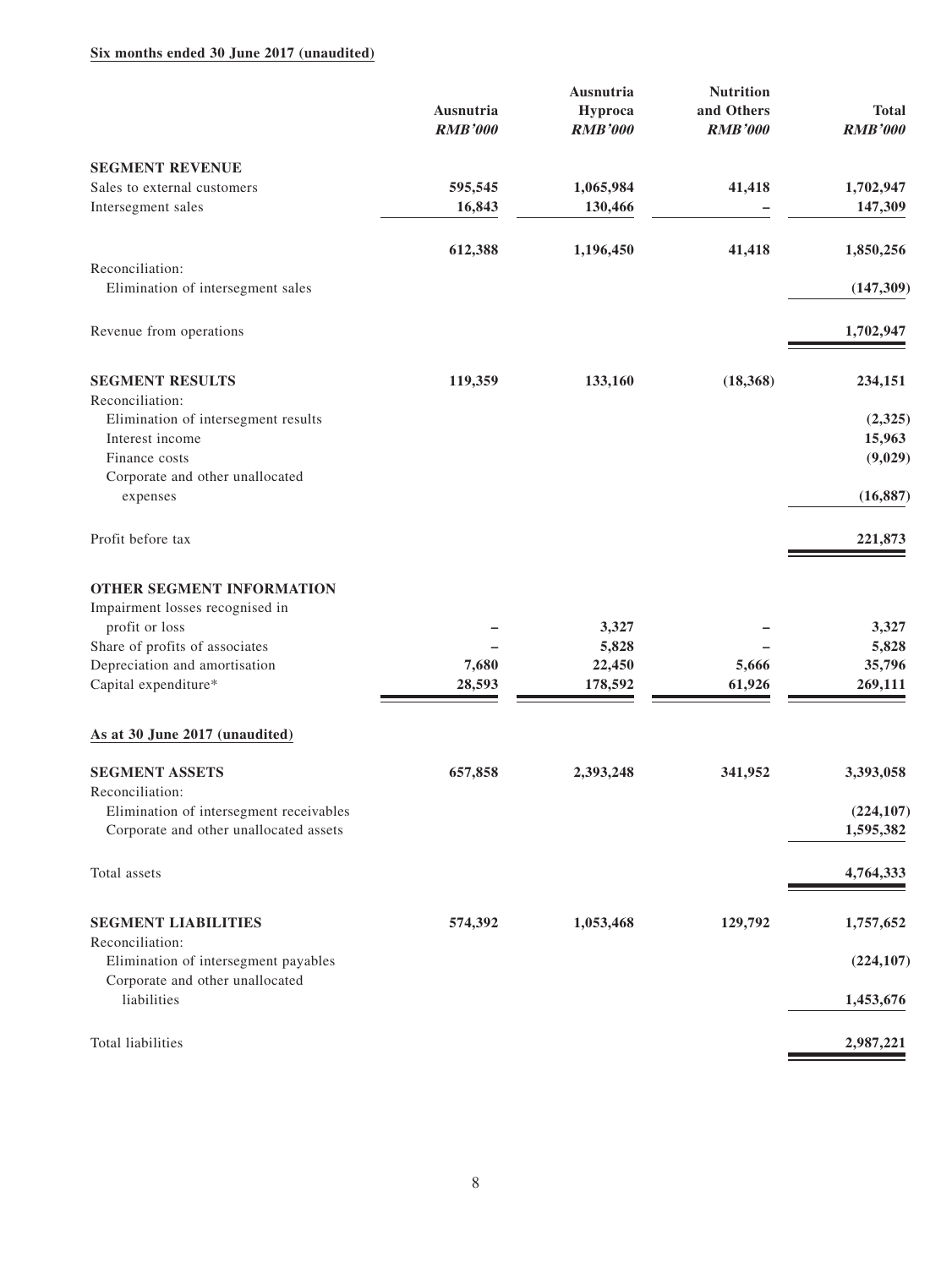### Six months ended 30 June 2016 (unaudited)

|                                                                                                            | Ausnutria<br><b>RMB'000</b> | Ausnutria<br>Hyproca<br><b>RMB'000</b> | Nutrition<br>and Others<br>RMB'000 | Total<br><b>RMB'000</b>       |
|------------------------------------------------------------------------------------------------------------|-----------------------------|----------------------------------------|------------------------------------|-------------------------------|
| <b>SEGMENT REVENUE</b>                                                                                     |                             |                                        |                                    |                               |
| Sales to external customers<br>Intersegment sales                                                          | 434,126                     | 816,885<br>112,464                     |                                    | 1,251,011<br>112,464          |
|                                                                                                            | 434,126                     | 929,349                                |                                    | 1,363,475                     |
| Reconciliation:<br>Elimination of intersegment sales                                                       |                             |                                        |                                    | (112, 464)                    |
| Revenue from operations                                                                                    |                             |                                        |                                    | 1,251,011                     |
| <b>SEGMENT RESULTS</b><br>Reconciliation:                                                                  | 67,216                      | 87,851                                 |                                    | 155,067                       |
| Elimination of intersegment results<br>Interest income<br>Finance costs<br>Corporate and other unallocated |                             |                                        |                                    | (4,927)<br>19,396<br>(8, 769) |
| expenses                                                                                                   |                             |                                        |                                    | (15, 945)                     |
| Profit before tax                                                                                          |                             |                                        |                                    | 144,822                       |
| OTHER SEGMENT INFORMATION<br>Impairment losses recognised in<br>profit or loss                             |                             | 11,925                                 |                                    | 11,925                        |
| Share of profits of associates<br>Depreciation and amortisation<br>Capital expenditure*                    | 5,077<br>5,867              | 2,124<br>24,325<br>72,829              |                                    | 2,124<br>29,402<br>78,696     |
| As at 31 December 2016 (audited)                                                                           |                             |                                        |                                    |                               |
| <b>SEGMENT ASSETS</b><br>Reconciliation:                                                                   | 709,576                     | 1,932,040                              | 271,303                            | 2,912,919                     |
| Elimination of intersegment receivables<br>Corporate and other unallocated assets                          |                             |                                        |                                    | (314, 232)<br>1,324,959       |
| Total assets                                                                                               |                             |                                        |                                    | 3,923,646                     |
| <b>SEGMENT LIABILITIES</b><br>Reconciliation:                                                              | 422,541                     | 948,359                                | 64,717                             | 1,435,617                     |
| Elimination of intersegment payables                                                                       |                             |                                        |                                    | (314, 232)                    |
| Corporate and other unallocated<br>liabilities                                                             |                             |                                        |                                    | 1,212,610                     |
| Total liabilities                                                                                          |                             |                                        |                                    | 2,333,995                     |

\* Capital expenditure consists of additions to property, plant and equipment and intangible assets.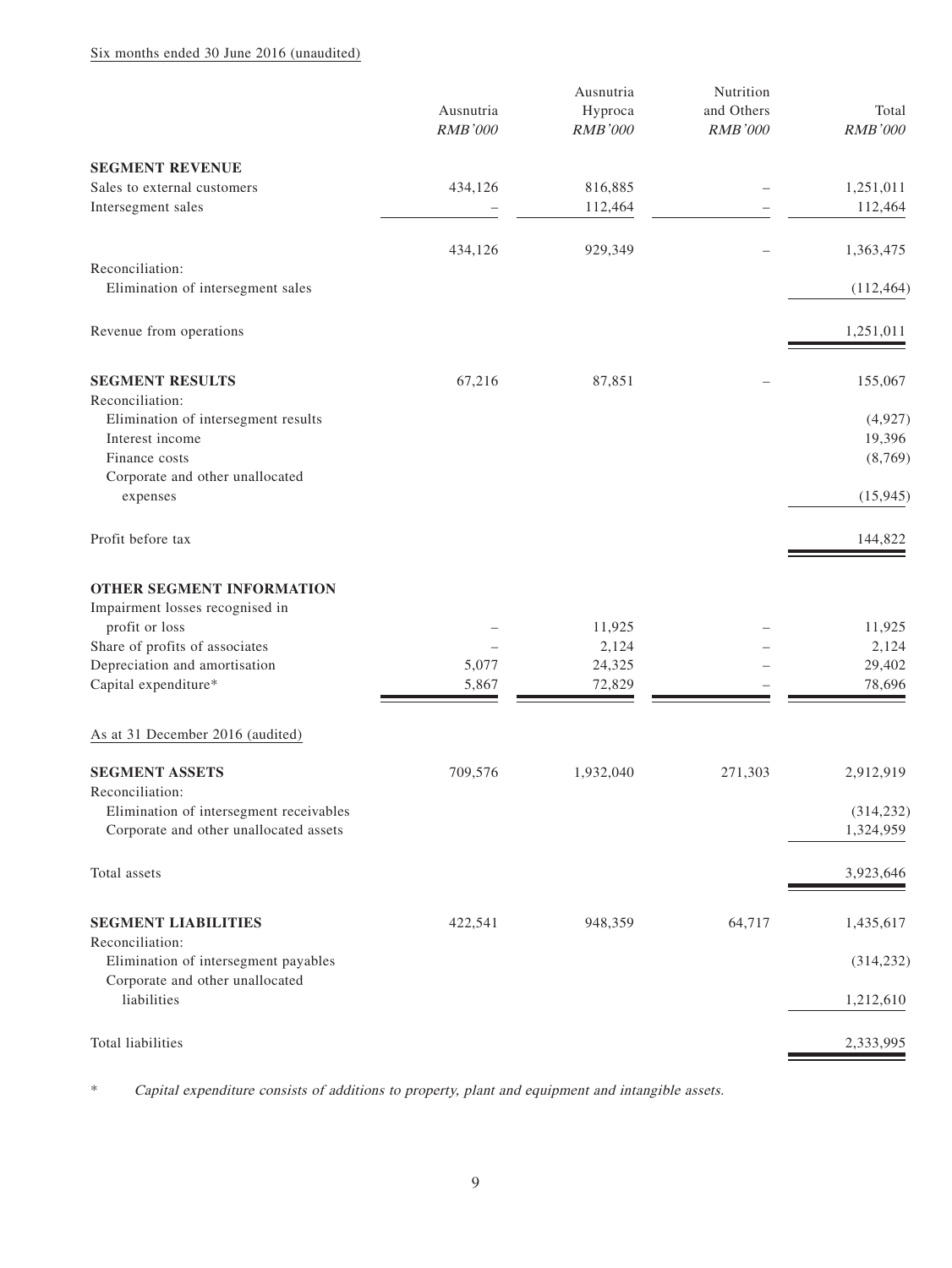### **Geographical information**

#### **(a) Revenue from external customers**

|                           | Six months ended 30 June |                |
|---------------------------|--------------------------|----------------|
|                           | 2017                     | 2016           |
|                           | <b>RMB'000</b>           | <b>RMB'000</b> |
|                           | (Unaudited)              | (Unaudited)    |
| The PRC                   | 1,162,583                | 807,117        |
| European Union            | 312,371                  | 271,842        |
| Middle East               | 60,096                   | 54,726         |
| <b>United States</b>      | 55,895                   | 50,671         |
| Australia and New Zealand | 40,411                   | 3,171          |
| Others                    | 71,591                   | 63,484         |
|                           | 1,702,947                | 1,251,011      |
|                           |                          |                |

The revenue information above is based on the locations of customers.

#### **(b) Non-current assets**

|                 | 30 June        | 31 December    |
|-----------------|----------------|----------------|
|                 | 2017           | 2016           |
|                 | <b>RMB'000</b> | <b>RMB'000</b> |
|                 | (Unaudited)    | (Audited)      |
| The PRC         | 232,417        | 177,430        |
| The Netherlands | 1,069,696      | 852,094        |
| Australia       | 145,028        | 143,247        |
| New Zealand     | 121,313        | 59,748         |
|                 | 1,568,454      | 1,232,519      |

The non-current asset information above is based on the locations of the assets and excludes deferred tax assets.

#### **Information about major customers**

During the six months ended 30 June 2017, there was no revenue from a single external customer which accounted for 10% or more of the Group's total revenue (six months ended 30 June 2016: Nil).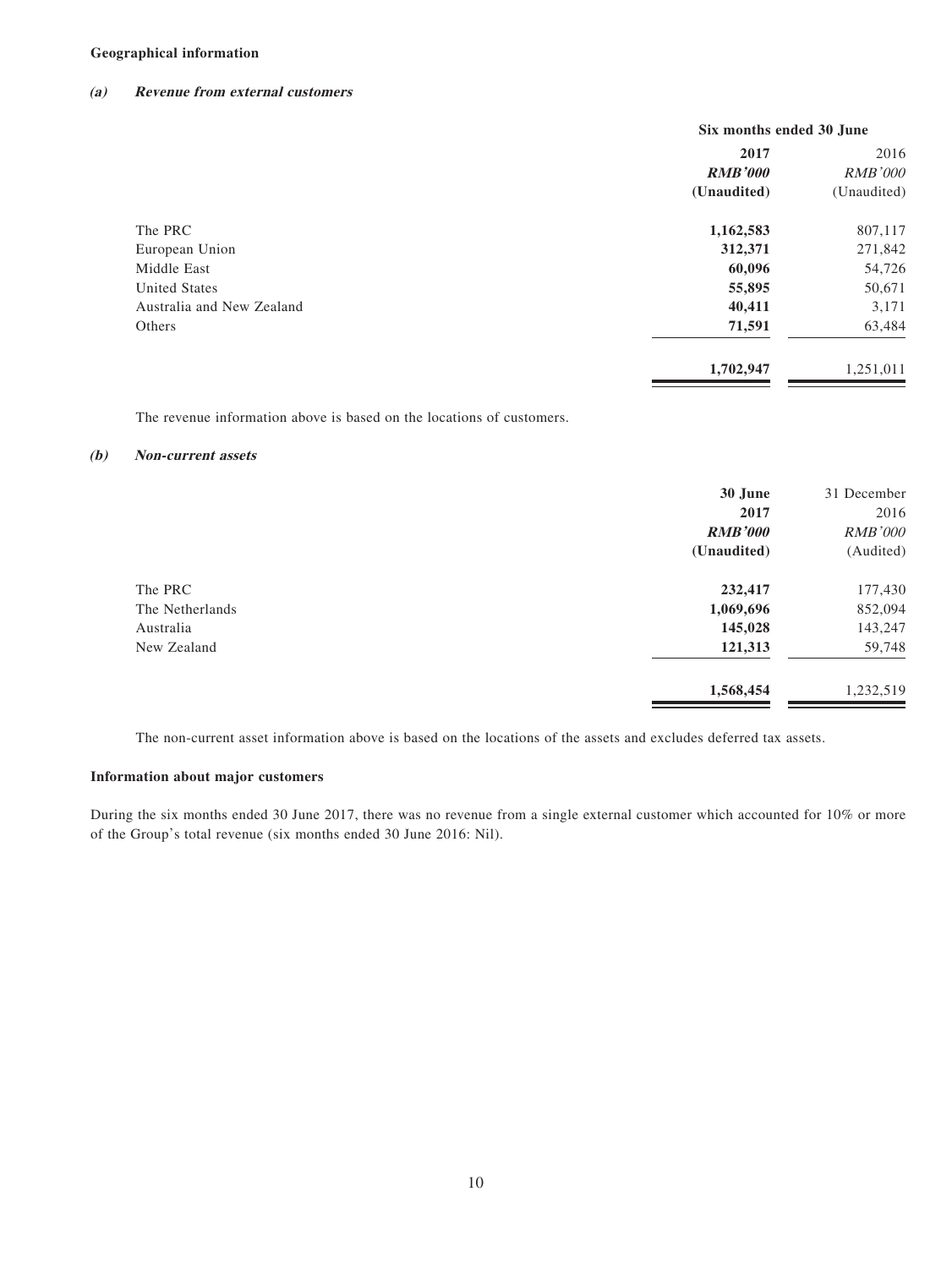### **4. REVENUE, OTHER INCOME AND GAINS**

Revenue represents the net invoiced value of goods sold, after deduction of allowances for returns and trade discounts.

An analysis of the Group's revenue, other income and gains is as follows:

|                                         | Six months ended 30 June |                |                |
|-----------------------------------------|--------------------------|----------------|----------------|
|                                         |                          | 2017           | 2016           |
|                                         | <b>Note</b>              | <b>RMB'000</b> | <b>RMB'000</b> |
|                                         |                          | (Unaudited)    | (Unaudited)    |
| <b>REVENUE</b>                          |                          |                |                |
| Sale of goods                           |                          | 1,702,947      | 1,251,011      |
| <b>OTHER INCOME AND GAINS</b>           |                          |                |                |
| Interest income                         |                          | 15,963         | 19,396         |
| Government incentives                   | (i)                      | 3,014          | 964            |
| Management fee income from an associate |                          | 148            | 1,173          |
| Others                                  |                          | 1,216          | 3,452          |
| Total                                   |                          | 20,341         | 24,985         |

(i) There were no unfulfilled conditions or contingencies attaching to these incentives.

### **5. FINANCE COSTS**

An analysis of finance costs is as follows:

| Six months ended 30 June |                |
|--------------------------|----------------|
| 2017                     | 2016           |
| <b>RMB'000</b>           | <i>RMB'000</i> |
| (Unaudited)              | (Unaudited)    |
| 11,304                   | 8,790          |
| <b>280</b>               | 799            |
| 11,584                   | 9,589          |
| (1,790)                  | (2,367)        |
| 9,794                    | 7,222          |
| (765)                    | 1,547          |
| 9,029                    | 8,769          |
|                          |                |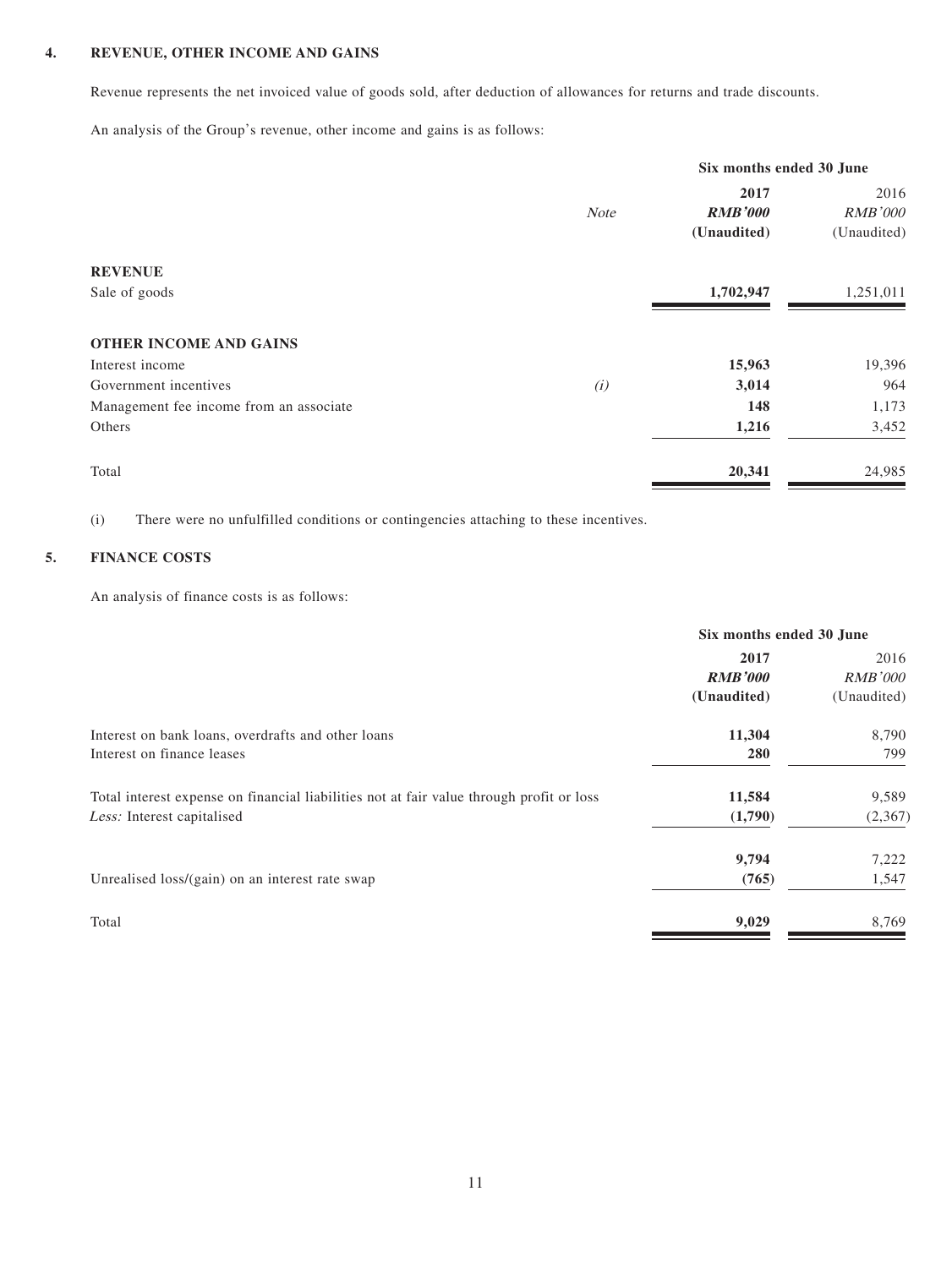### **6. PROFIT BEFORE TAX**

The Group's profit before tax is arrived at after charging:

|                                                                | Six months ended 30 June |                |
|----------------------------------------------------------------|--------------------------|----------------|
|                                                                | 2017                     | 2016           |
|                                                                | <b>RMB'000</b>           | <b>RMB'000</b> |
|                                                                | (Unaudited)              | (Unaudited)    |
| Cost of inventories sold                                       | 987,353                  | 731,776        |
| Write-down of inventories to net realisable value              | 2,609                    | 8,283          |
| Cost of sales                                                  | 989,962                  | 740,059        |
| Depreciation                                                   | 26,916                   | 23,824         |
| Amortisation of lease payments for land use rights             | 389                      | 28             |
| Amortisation of other intangible assets                        | 8,491                    | 5,550          |
| Minimum lease payments under operating leases for buildings    | 5,866                    | 5,253          |
| Write-off of trade receivables                                 | 718                      | 3,642          |
| Auditors' remuneration                                         | 3,382                    | 2,779          |
| Research and development costs                                 | 14,270                   | 5,984          |
| Foreign exchange losses                                        | 1,121                    | 3,437          |
| Employee benefit expenses (including directors' remuneration): |                          |                |
| Wages, salaries and staff welfare                              | 200,896                  | 171,574        |
| Pension scheme contributions*                                  | 14,387                   | 19,618         |
| Equity-settled share option expense                            | 3,994                    | 6,434          |
|                                                                | 219,277                  | 197,626        |

\* As at 30 June 2017, the Group had no forfeited contributions available to reduce its contributions to the pension schemes in future years (31 December 2016: Nil).

### **7. INCOME TAX**

Hong Kong profits tax has not been provided as the Group did not generate any assessable profits arising in Hong Kong during the six months ended 30 June 2017 (six months ended 30 June 2016: Nil).

Taxes on profits assessable elsewhere have been calculated at the rates of tax prevailing in the jurisdictions in which the Group operates. Under the PRC income tax laws, enterprises are subject to the corporate income tax (the "CIT") at a rate of 25%. Under the Netherlands income tax laws, enterprises are subject to the Netherlands CIT rate of 20% for the first EUR200,000 taxable profits and 25% for taxable profits exceeding EUR200,000. Under the USA tax laws, enterprises are subject to the USA CIT rate of 34%. Under the Canada tax laws, enterprises are subject to the Canada CIT rate of 26.5%. Under the Australia tax laws, enterprises are subject to the Australia CIT rate of 30%. Under the New Zealand tax laws, enterprises are subject to the New Zealand CIT rate of 28%. Under the Taiwan tax laws, enterprises are subject to CIT rate of 17%.

Ausnutria Dairy (China) Co., Ltd. ("Ausnutria China") was designated as a High-tech Enterprise and was granted a preferential CIT rate of 15% for the three years ending 31 December 2019.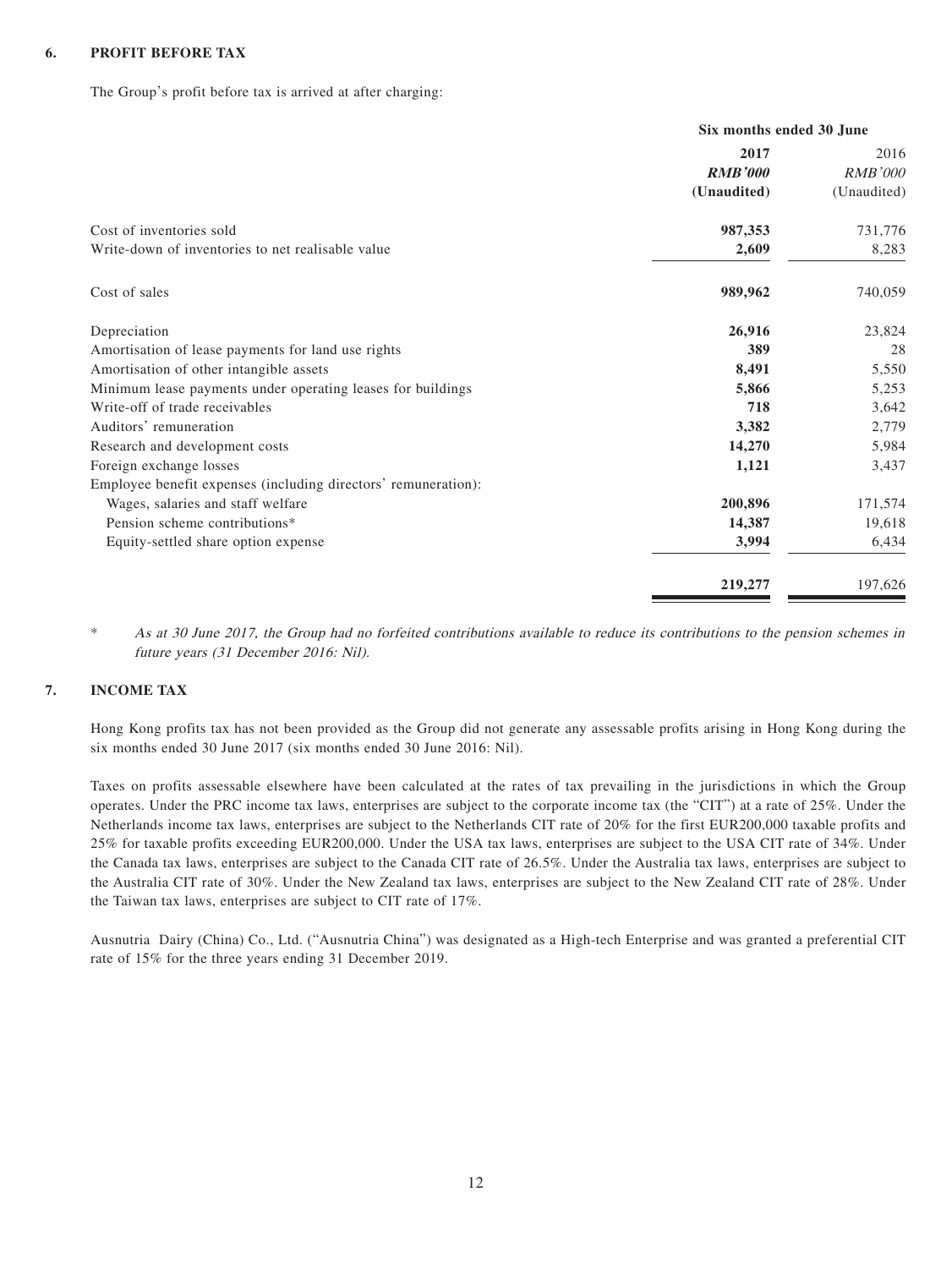|                                 | Six months ended 30 June |                |  |
|---------------------------------|--------------------------|----------------|--|
|                                 | 2017                     |                |  |
|                                 | <b>RMB'000</b>           | <i>RMB'000</i> |  |
|                                 | (Unaudited)              | (Unaudited)    |  |
| Current – charge for the period |                          |                |  |
| The Netherlands                 | 573                      | 1,570          |  |
| Mainland China                  | 75,743                   | 52,605         |  |
| Deferred income tax             | (22, 447)                | (15, 531)      |  |
| Total                           | 53,869                   | 38,644         |  |

### **8. INTERIM DIVIDEND**

The Board did not recommend the payment of any interim dividend for the six months ended 30 June 2017 (six months ended 30 June 2016: Nil).

#### **9. EARNINGS PER SHARE ATTRIBUTABLE TO ORDINARY EQUITY HOLDERS OF THE PARENT**

The calculation of the basic earnings per share amount is based on the profit for the period attributable to ordinary equity holders of the parent and the weighted average number of ordinary shares of 1,247,732,530 (six months ended 30 June 2016: 1,247,732,530) in issue during the period.

The calculation of the diluted earnings per share amounts is based on the profit for the period attributable to ordinary equity holders of the parent, adjusted to reflect the share option issued. The weighted average number of ordinary shares used in the calculation is the number of ordinary shares in issue during the period, as used in the basic earnings per share calculation, and the weighted average number of ordinary shares assumed to have been issued at no consideration on the deemed exercise or conversion of all dilutive potential ordinary shares into ordinary shares.

#### **Earnings**

|                                                                                                                                        | Six months ended 30 June              |                                       |  |
|----------------------------------------------------------------------------------------------------------------------------------------|---------------------------------------|---------------------------------------|--|
|                                                                                                                                        | 2017<br><b>RMB'000</b><br>(Unaudited) | 2016<br><b>RMB'000</b><br>(Unaudited) |  |
| Profit attributable to ordinary equity holders of the parent,                                                                          |                                       |                                       |  |
| used in the basic and diluted earnings per share calculation                                                                           | 153,282                               | 101,546                               |  |
| <b>Shares</b>                                                                                                                          |                                       |                                       |  |
|                                                                                                                                        | Six months ended 30 June              |                                       |  |
|                                                                                                                                        | 2017<br>(Unaudited)                   | 2016<br>(Unaudited)                   |  |
| Weighted average number of ordinary shares in issue                                                                                    |                                       |                                       |  |
| during the period used in the basic earnings per share calculation<br>Effect of dilution – weighted average number of ordinary shares: | 1,247,732,530                         | 1,247,732,530                         |  |
| Share options                                                                                                                          | 6,444,651                             |                                       |  |
|                                                                                                                                        | 1,254,177,181                         | 1,247,732,530                         |  |

No adjustment had been made to the basic earnings per share amounts presented for the six months ended 30 June 2016 in respect of a dilution as the impact of the share options outstanding had an anti-dilutive effect on the basic earnings per share amounts presented.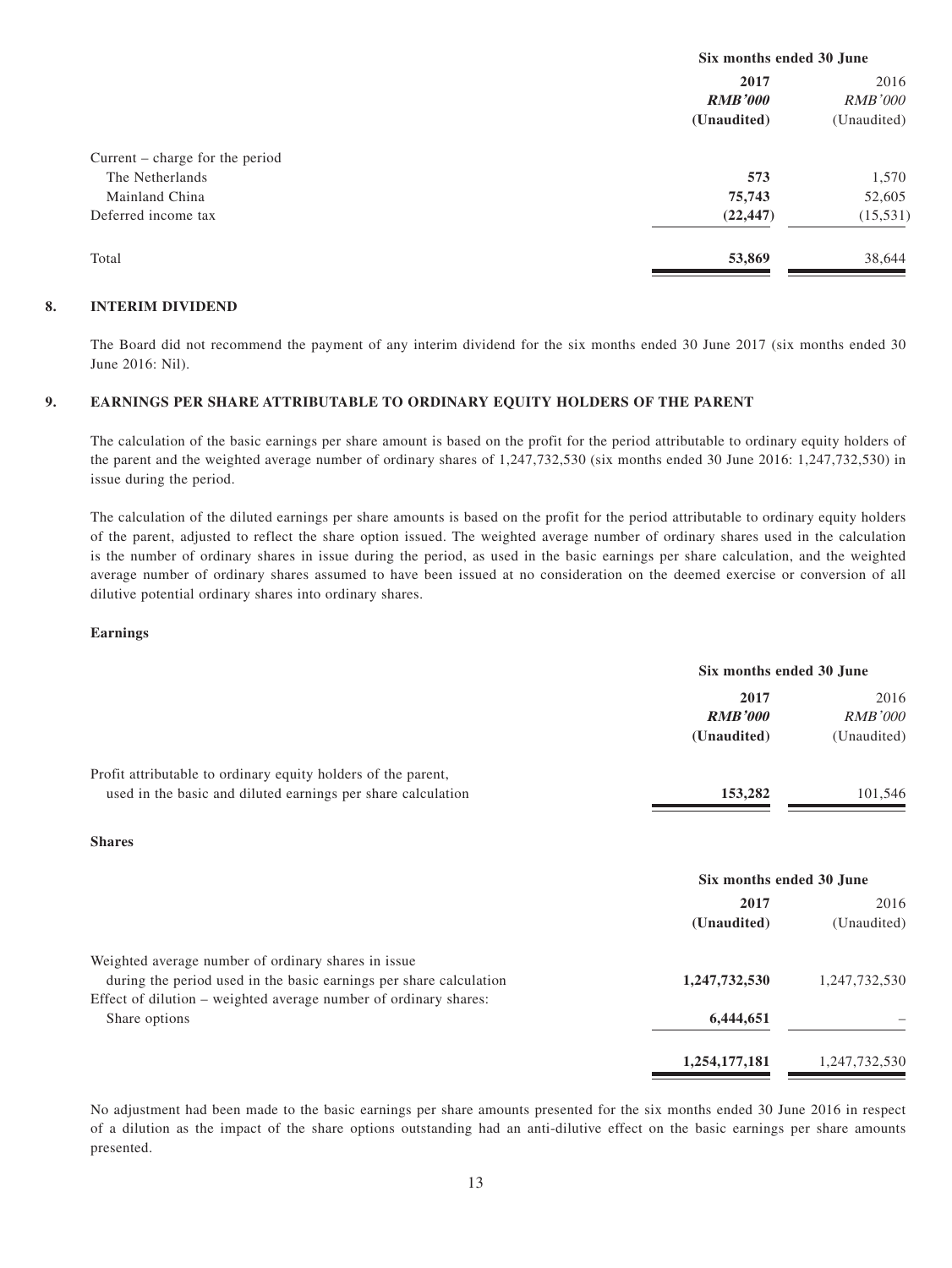#### **10. PROPERTY, PLANT AND EQUIPMENT**

During the six months ended 30 June 2017, the Group's additions to property, plant and equipment amounted to RMB247,891,000 (six months ended 30 June 2016: RMB71,829,000), of which RMB210,818,000 (six months ended 30 June 2016: RMB45,700,000) was related to the construction of the new factories in the Netherlands, New Zealand and the PRC (the "New Factories").

The carrying amount of the New Factories as at 30 June 2017 was RMB638,648,000 (31 December 2016: RMB403,221,000). The amount of borrowing costs capitalised during the six months ended 30 June 2017 was RMB1,790,000 (six months ended 30 June 2016: RMB2,367,000). The weighted average rate used to determine the amount of the borrowing costs eligible for capitalisation was 1.6% (six months ended 30 June 2016: 2.4%), which is the effective interest rate of the specific borrowings.

As at 30 June 2017, certain of the Group's land and buildings, and plant and equipment that were attributed to Ausnutria Dutch Holding B.V. and its subsidiaries (the "Ausnutria Hyproca Group") and located in the Netherlands with net carrying amounts of EUR20,417,000 (equivalent to approximately RMB158,215,000) (31 December 2016: EUR19,892,000, equivalent to approximately RMB145,347,000) and EUR89,174,000 (equivalent to approximately RMB691,062,000) (31 December 2016: EUR49,733,000, equivalent to approximately RMB363,389,000), respectively, were pledged to secure general banking facilities granted to the Ausnutria Hyproca Group.

As at 30 June 2017, the Group's land included in property, plant and equipment with a net carrying amount of EUR7,354,000 (equivalent to approximately RMB56,991,000) (31 December 2016: EUR7,354,000, equivalent to approximately RMB53,668,000), AUD1,990,000 (equivalent to approximately RMB10,368,000) (31 December 2016: AUD1,990,000, equivalent to approximately RMB9,981,000) and NZD3,000,000 (equivalent to approximately RMB14,871,000) (31 December 2016: NZD3,000,000, equivalent to approximately RMB14,492,000) are situated in the Netherlands, Australia and New Zealand, respectively, and are held as freehold land.

### **11. DEPOSIT PAID**

Balance mainly represented deposit paid for the purchase of a plot of land with a site area of approximately 34,425 square meters in Changsha, the PRC, for the building of the headquarters of the Group in the PRC. Pursuant to the land purchase agreement, the total cost of the land amounted to RMB115,700,000.

### **12. INVENTORIES**

|                | 30 June        | 31 December    |
|----------------|----------------|----------------|
|                | 2017           | 2016           |
|                | <b>RMB'000</b> | <b>RMB'000</b> |
|                | (Unaudited)    | (Audited)      |
| Raw materials  | 175,229        | 239,805        |
| Finished goods | 790,855        | 555,059        |
| Others         | 4,587          | 5,395          |
| Total          | 970,671        | 800,259        |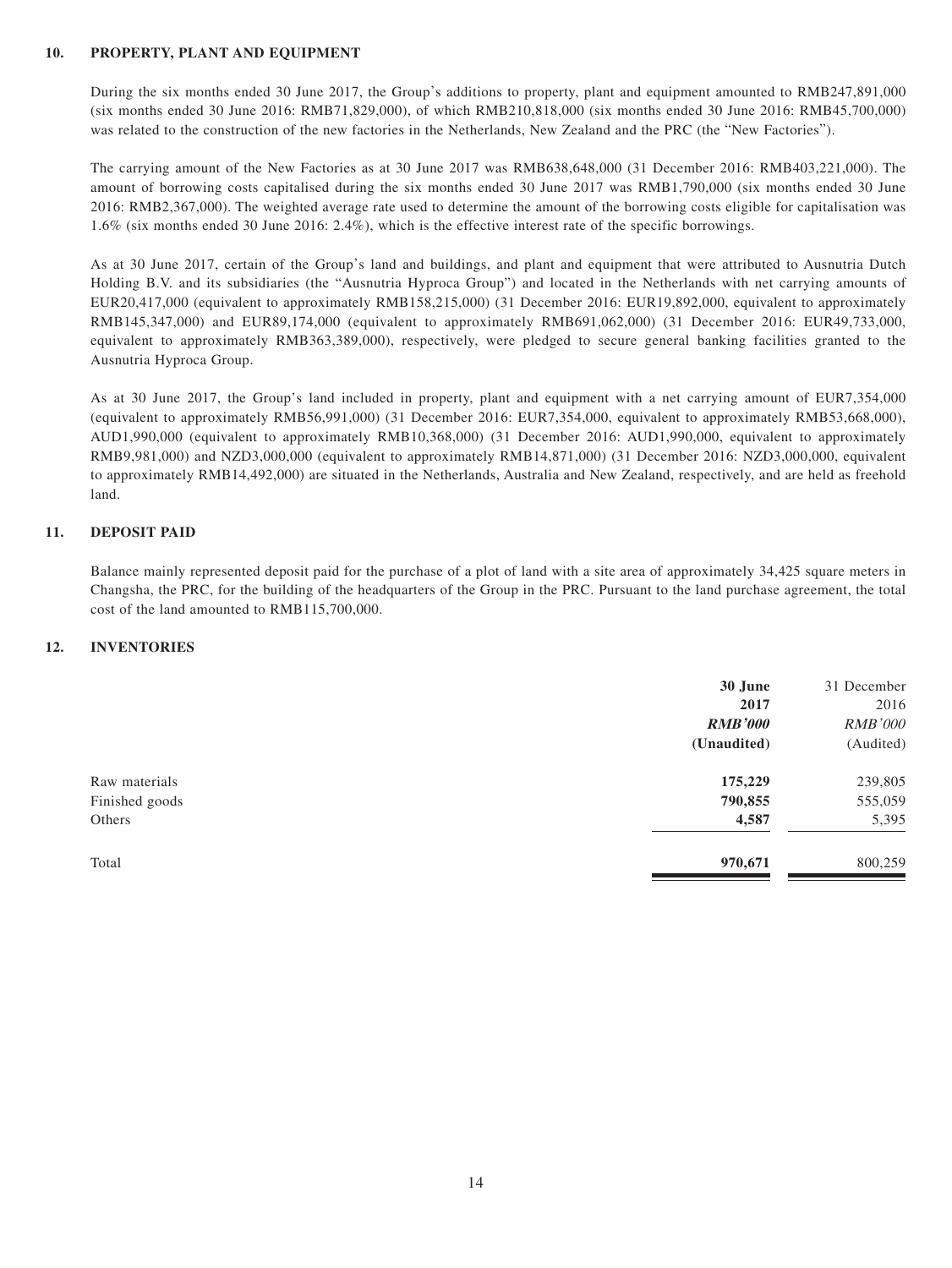|                   | 30 June        | 31 December    |
|-------------------|----------------|----------------|
|                   | 2017           | 2016           |
|                   | <b>RMB'000</b> | <b>RMB'000</b> |
|                   | (Unaudited)    | (Audited)      |
| Trade receivables | 194,448        | 161,943        |
| Bills receivable  | 27,263         | 55,047         |
| Total             | 221,711        | 216,990        |

The Group normally allows a credit period from 1 to 12 months (31 December 2016: from 1 to 12 months) to certain customers. The Group seeks to maintain strict control over its outstanding receivables. Overdue balances are reviewed regularly by senior management. In view of the aforementioned and the fact that the Group's trade receivables relate to a large number of diversified customers, there is no significant concentration of credit risk. Trade receivables are non-interest-bearing.

An aged analysis of the trade receivables of the Group as at the end of the reporting period, based on the invoice date and net of provisions, is as follows:

|                    | 30 June        | 31 December    |
|--------------------|----------------|----------------|
|                    | 2017           | 2016           |
|                    | <b>RMB'000</b> | <b>RMB'000</b> |
|                    | (Unaudited)    | (Audited)      |
| Within 3 months    | 183,903        | 151,471        |
| 3 to 6 months      | 8,198          | 2,709          |
| 6 months to 1 year | 1,258          | 5,510          |
| Over 1 year        | 1,089          | 2,253          |
| Total              | 194,448        | 161,943        |

There was no provision for impairment as at 30 June 2017 (31 December 2016: Nil).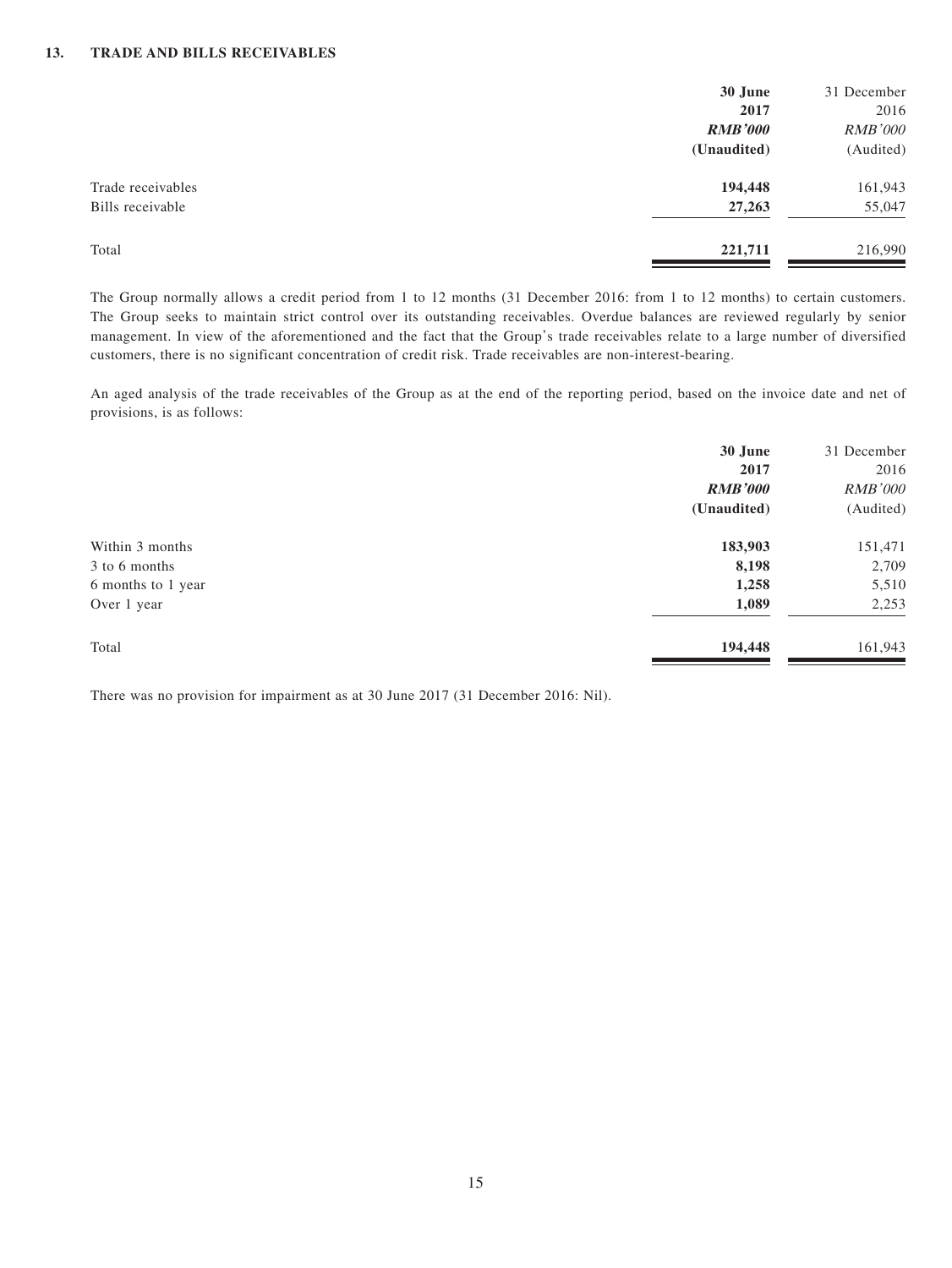### **14. CASH AND CASH EQUIVALENTS AND OTHER BANK DEPOSITS AND PLEDGED DEPOSITS**

|                           | 30 June        | 31 December    |
|---------------------------|----------------|----------------|
|                           | 2017           | 2016           |
|                           | <b>RMB'000</b> | <i>RMB'000</i> |
|                           | (Unaudited)    | (Audited)      |
| Cash and bank balances    | 315,731        | 448,262        |
| Time deposits             | 1,279,651      | 876,697        |
|                           | 1,595,382      | 1,324,959      |
| Less: Pledged deposits    | (823, 241)     | (778, 427)     |
| Cash and cash equivalents | 772,141        | 546,532        |

As at 30 June 2017, the Group's cash and bank balances denominated in RMB amounted to RMB248,147,000 (31 December 2016: RMB312,225,000). In addition, all the time deposits of the Group were denominated in RMB. RMB is not freely convertible in the international market. However, under Mainland China's Foreign Exchange Control Regulations and Administration of Settlement, Sale and Payment of Foreign Exchange Regulations, the Group is permitted to convert RMB into other currencies through banks to conduct foreign exchange business.

Cash at banks earns interest at floating rates based on published daily bank deposit rates. The bank balances are deposited with creditworthy banks with no recent history of default.

### **15. TRADE PAYABLES**

An aged analysis of the trade payables of the Group as at the end of the reporting period, based on the invoice date, is as follows:

|                  | 30 June        | 31 December    |
|------------------|----------------|----------------|
|                  | 2017           | 2016           |
|                  | <b>RMB'000</b> | <b>RMB'000</b> |
|                  | (Unaudited)    | (Audited)      |
| Within 12 months | 299,936        | 151,001        |
| Over 12 months   | 6,624          | 933            |
| Total            | 306,560        | 151,934        |
|                  |                |                |

Trade payables are interest-free and are normally settled within 12 months (31 December 2016: within 12 months).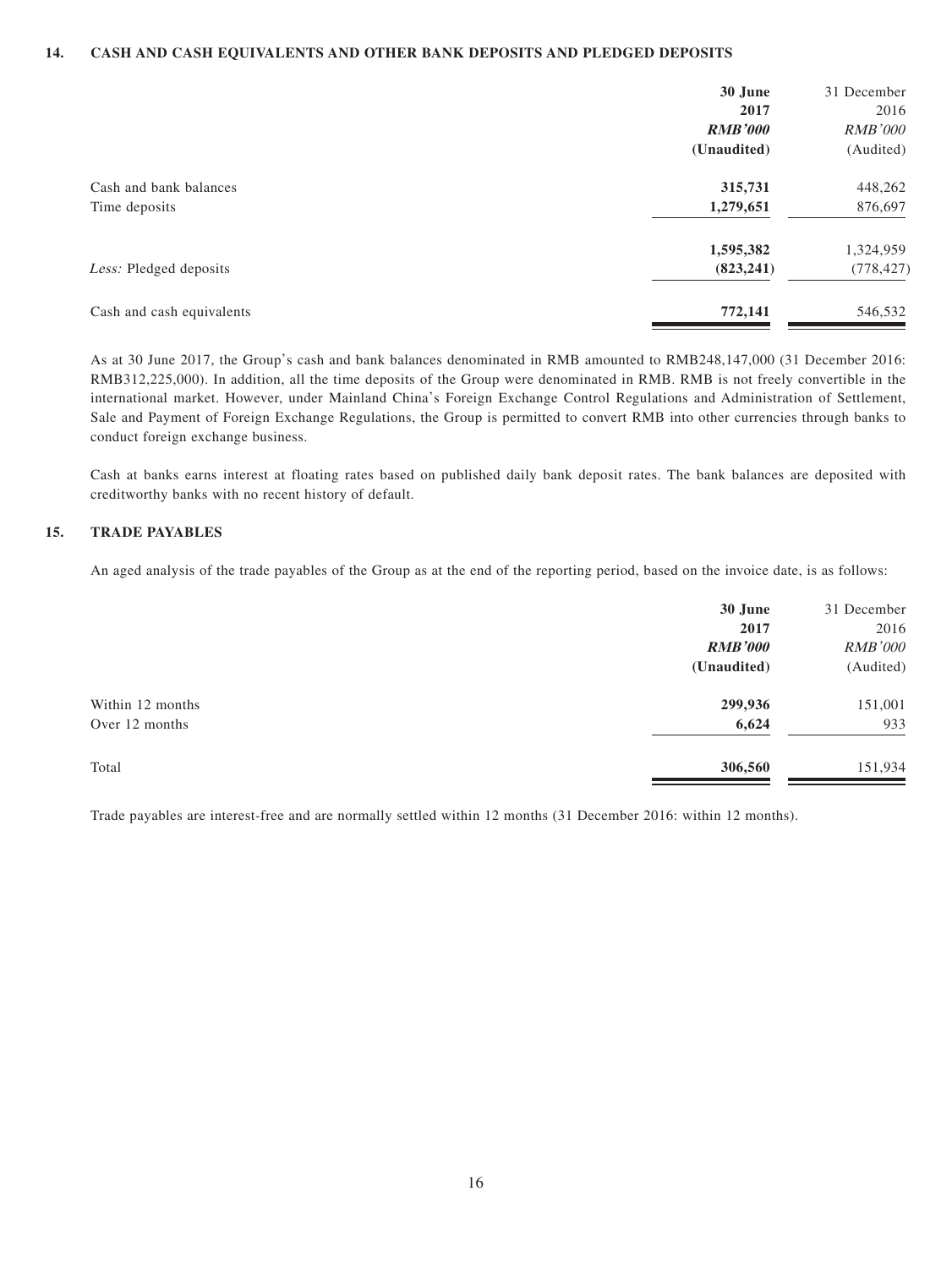## **MANAGEMENT DISCUSSION AND ANALYSIS**

### **BUSINESS REVIEW**

The 2017 Interim Period is the beginning of the second year of the "Golden Decade" strategic plan which was formulated by the Company at the end of 2015. During the period, the Company continued to implement its strategic plans, including (i) increase its effort on the building of global supply chain on infant formula; (ii) streamline the operations of the overseas nutritional business to cater for the industry change and market demand; and (iii) strengthen the organisation structure, sales network and team building in order to accommodate the longterm vision of the Group. The above steps pay off in terms of operation performance, product diversification as well as strengthened the business chain of the Group. In addition, the Group has achieved satisfactory results in developing its market network and enhancing consumer services during the period.

For the 2017 Interim Period, the Group recorded a revenue of RMB1,702.9 million, representing an increase of RMB451.9 million, or 36.1%, when compared with the 2016 Interim Period. In particular, the revenue of the Group's key sector, own-branded goat milk and cow milk infant formula increased by 50.1% to RMB1,188.7 million and accounted for 69.8% of the total revenue of the Group. The Group's profit attributable to ordinary equity holders of the parent increased by 51.0% to RMB153.3 million for the 2017 Interim Period.

Despite the dairy industry, particularly in the PRC which is the Group's principal market, continued to be challenging due to new rules and regulations implemented by respective governments from time to time, the Group achieved a continuous growth in both revenue and operating results for the 2017 Interim Period. The continuous growth was mainly driven by:

- (i) the preliminary success of the restructuring of the strategic plans of the Group's core business, the ownbranded infant formula;
- (ii) the continuous improvements in the Group's sales network, organisation structure and team building;
- (iii) the increasing recognition of the high quality standards of infant formula produced by the Group which are principally manufactured by the Group's wholly-owned facilities that have been invested and established by the Group in recent years. The Company believes that the Group is one of the very few players in the PRC market that possesses the entire business chain from sourcing of milk supply with production facilities based in overseas and having an extensive firmly-established distribution network in the PRC; and
- (iv) the clear brand positioning and the implementation of innovative business strategies which facilitated the Group to penetrate into different sectors and hence cater for the different demands in the market effectively.

Besides, with the continuous stable growth in demand for infant formula in the PRC attributable by the continuous steady growth in newborns and the increasingly high industry entry barrier as a result of the new industry regulatory standards implemented by the PRC government, the Company believes that the Group will benefit from the industry reforms in the long run as a result of the factors set out above.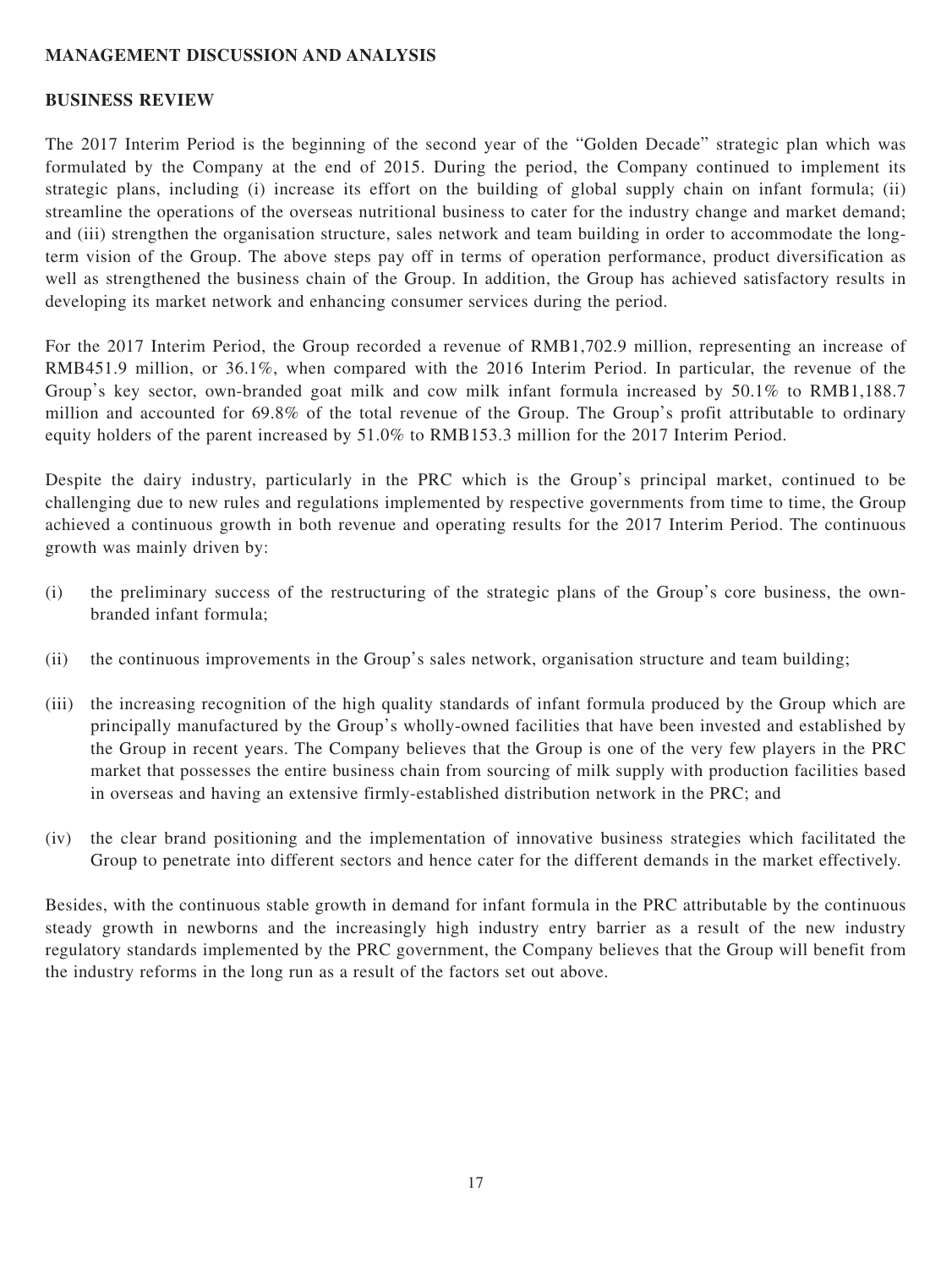## **Infant Formula Business**

## **(A) Own-branded "Cow milk"**

The Group commenced its business of marketing and distribution of cow milk infant formula in the PRC with its milk source principally based in Australia and under the brand names of *Allnutria*, *A-Choice* and Best-Choice in 2003. In order to meet the continuous growth in demand for infant formula in the PRC, cater for the different needs of the wide range of consumers in the PRC and follow the establishment of its overseas production facilities, apart from the continuous development of the Company's original brand Allnutria, the Group has also launched a number of other brands, including *Puredo, Hyproca 1897, Neolac*, Mygood and Eurlate in recent years. For marketing and strategic reasons, these brands are managed and operated by different business units of the Group. Furthermore, in order to ensure stable and sufficient infant formula supply and mitigate the risk of milk source concentration, the Group diversified its infant formula supply to a number of countries in recent years. For the 2017 Interim Period, the infant formula sold by the Group in the PRC are supplied by different manufacturers which are located in New Zealand, Australia, France as well as the Group's own factories in the Netherlands and the PRC. The Board believes that the above strategies will facilitate the long-term steady growth of the Group.

For the 2017 Interim Period, sales of own-branded cow milk infant formula increased by 49.1% to RMB647.4 million as compared with the 2016 Interim Period.

## **(B) Own-branded "Goat milk"**

During the 2017 Interim Period, sales of Kabrita continued to be promising and the number one imported goat milk infant formula in the PRC.

All Kabrita products are manufactured by the production facilities of the Group in the Netherlands since their launch in 2011. The continuous success in Kabrita is mainly attributable to (i) the effective and innovative marketing strategy launched by the Group; (ii) the increasing market recognition of the higher nutrition value and the fact that it is more easy to be digested when compared with cow milk infant formula; (iii) the strong management team; (iv) the well-established supply network established over the years which enable the Group to secure all of the major ingredients, in particular the goat whey, for the production of Kabrita; and (v) the geographical location of the Group's manufacturing plant in the Netherlands which enabled ample supply of quality goat milk to support the unceasing growth of *Kabrita*.

For the 2017 Interim Period, sales of Kabrita in the PRC and overseas amounted to RMB449.7 million and RMB91.6 million, representing an increase of RMB159.6 million, or 55.0% and RMB23.6 million, or 34.7%, respectively, when compared with the 2016 Interim Period.

The Group will continue to launch *Kabrita* in other major countries and aim to become a global market leader in goat milk infant nutrition products. This ambition will be leveraged by the studies and clinical trials conducted by (i) the medical school of Peking University; (ii) the clinical studies in Europe; and (iii) the inhouse research and development team in the Netherlands and North America during the course of applying for the US Food and Drug Administration approval.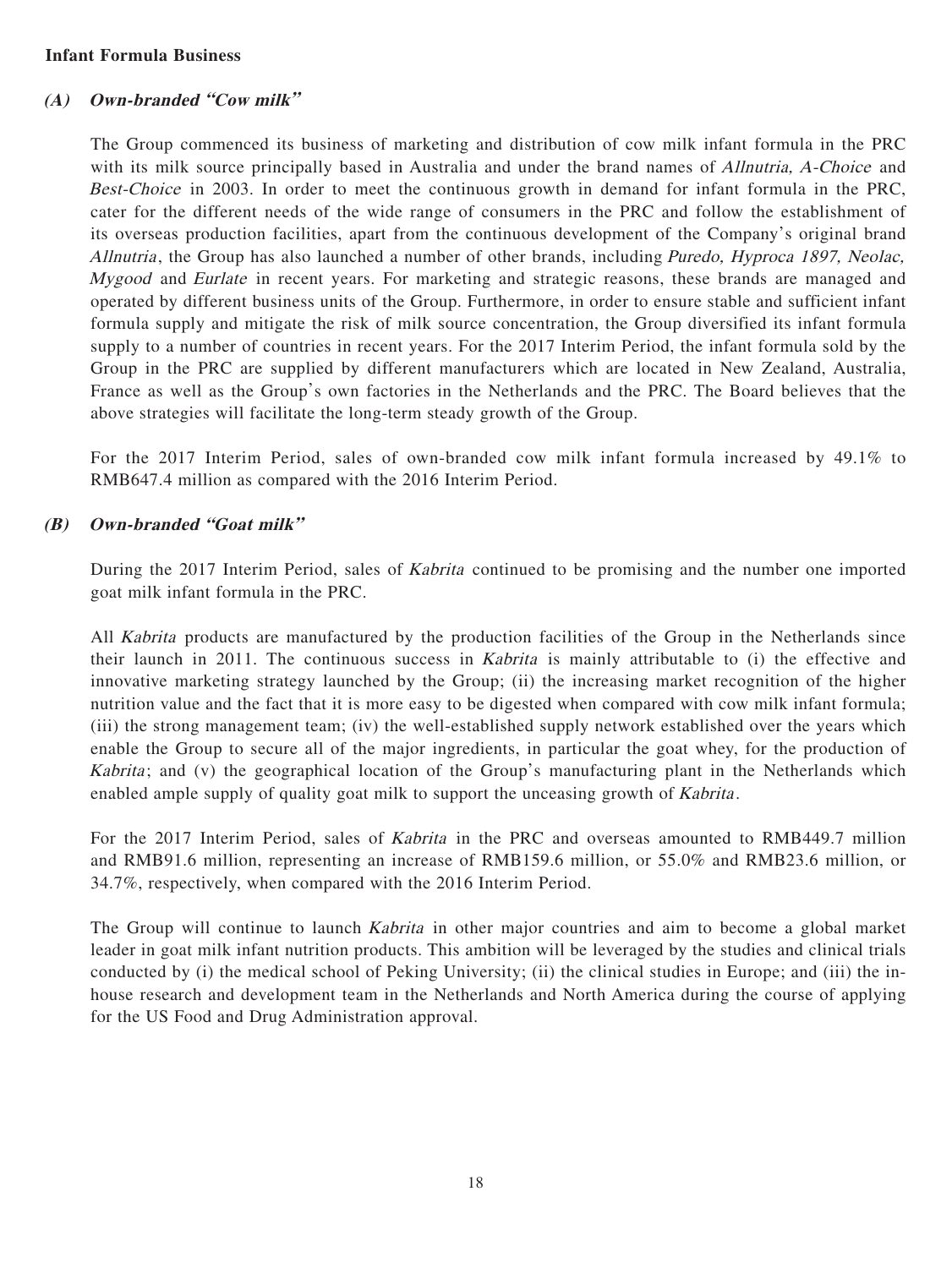## **(C) Private Label business**

Other than the development of its own-branded business, the Group also produces infant formula for other worldwide customers on an OEM basis (the "Private Label"). For the 2017 Interim Period, sales of the Private Label business decreased by 1.4% to RMB238.4 million, represented 14.0% of the total revenue of the Group. The decrease in sales of the Private Label business was mainly due to a higher proportion of the production capacities has been allocated to the Group's own-branded infant formula business during the period.

The Company believes that the Private Label business continues to be an important sector in the fast-growing stage of the Group, in particular with the completion of the New Factories, as it can help to maximize the operation efficiency of respective production facilities and hence to achieve economies of scale while, on the other hand, provides a reasonable return to the Group.

## **Nutrition Business**

The Group commenced the business in the manufacture and distribution of nutrition products through the acquisition of nutrition business from Nutrition Care Pharmaceuticals Pty Ltd, a company incorporated in Australia which, together with its founder, has been engaged in the nutrition business sector since the 1970s. The acquisition of this nutrition business was completed in October 2016. Such business mainly includes the development, manufacturing, packaging and distribution of complementary medicine, nutritional and health care products under the brand names of "Nutrition Care" and "Brighthope" and the provision of contract manufacturing services (the "Nutrition Business") under its manufacturing facilities, which is TGA certified and located in Australia. Prior to acquiring the Nutrition Business by the Group, the products of the Nutrition Business are mainly marketed and distributed in Australia and New Zealand. Besides, the Group also commenced the marketing and distribution of import functional milk under the Group's own brand name *Globlait* in the PRC since the fourth quarter of 2016. For the 2017 Interim Period, revenue and operating performance derived from this sector amounted to RMB41.4 million (2016 Interim Period: Nil) and loss of RMB8.9 million (2016 Interim Period: Nil), respectively.

Since the acquisition of the Nutrition Business, the Group has been active in streamlining the operations of the Nutrition Business and identifying the key and potential products to be introduced and launched into potential overseas market, particularly the PRC, which are considered to be the future principal market of these products, since the fourth quarter of 2016. The Group has launched a number of nutrition products under the brand name Nutrition Care through JD, Tmall and several well-known e-commerce platforms and Daigous in the PRC. As consumers in the PRC are becoming more health-conscious over time, the Group believes that the Nutrition Business will benefit from the increasing market demand of nutrition products by leveraging on its infrastructure and wide distribution network.

In anticipation of the continuous increase in the demand for the products produced by the Group particularly the infant formula, and the long-term strategies of the Group to become a nutrition service provider, the Group has undertaken the following steps during the 2017 Interim Period.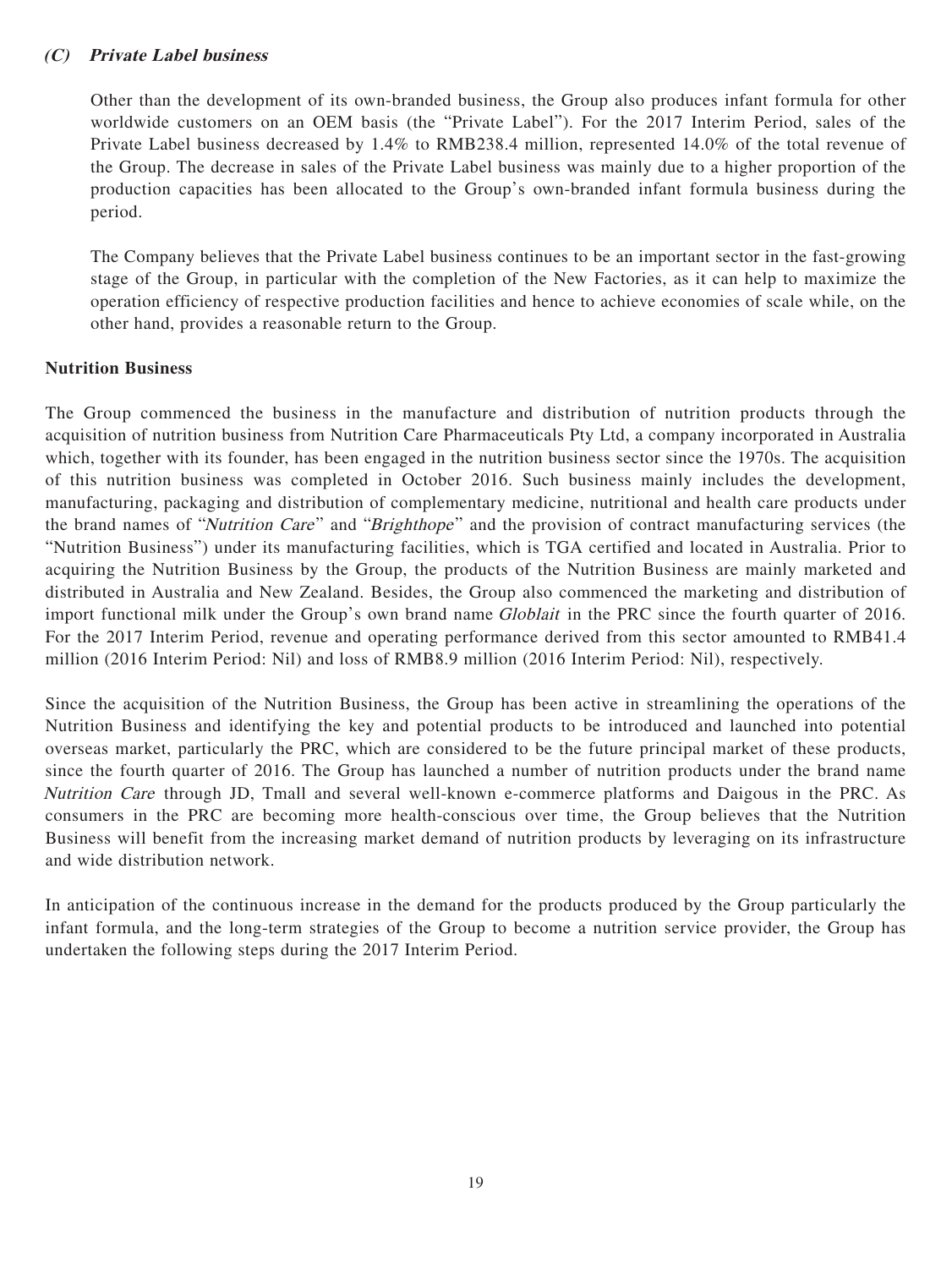## **The Youluck Acquisition**

On 23 March 2017 and 28 April 2017, the Group respectively entered into share transfer agreements and share transfer supplementary agreements with six independent parties (the "Youluck Vendors") for the purchase of an aggregate 60.0% equity interest in Youluck International Inc. 權鋒國際股份有限公司 ("Youluck") at a total consideration of TWD45.3 million (equivalent to approximately RMB10.4 million) (the "Youluck Acquisition"). Youluck is a company established in Taiwan with principal activity as marketing and distribution of infant formula and infant food products under the brand name "Youluck" and the trading of nutrition products in Taiwan.

The purpose of the Youluck Acquisition is to facilitate the extension of the Group's sales and distribution network in Taiwan as part of the Group's strategic plan to become one of the global players in the industry. As at the date of completion of the Youluck Acquisition, Youluck has over 200 distributors in Taiwan, mainly including maternity specialty stores and pharmacy. The Board believes that the Youluck Acquisition not only facilitates the Group's expansion into the Taiwan market, but also provides an immediate well-established platform for the Group to launch its goat milk and organic infant formula and other nutrition products in Taiwan.

The consideration for the Youluck Acquisition was determined after arm's length negotiation between the Group and the Youluck Vendors with reference to, among others, the net asset value, the well-established distribution network and the branding and market position of Youluck in Taiwan. The Youluck Acquisition was completed on 28 April 2017.

## **The ADP Acquisition**

On 22 May 2017, Ausnutrition Care Pty Ltd. ("Ausnutrition Care"), a wholly-owned subsidiary of the Company, entered into a share purchase deed with an independent party (the "ADP Vendor") to acquire the entire equity interest in ADP Holdings (Australia) Pty Ltd. ("ADP Holdings") (the "ADP Acquisition"). The consideration for the ADP Acquisition amounted to AUD23.7 million (equivalent to approximately RMB121.6 million) (the "ADP Consideration"), was satisfied by cash of AUD10.0 million (equivalent to approximately RMB51.3 million) and by the issuance of 13.9 million new shares, representing 30% of the enlarged issued capital of Ausnutrition Care (the "Ausnutrition Care Shares"). ADP Holdings and its subsidiaries (the "ADP Group") are principally engaged in the manufacturing, packaging and sale of dairy and milk powder products and related research and development activities with production facilities and business located at the Victoria state, Australia, where more than 65% of the milk supply in Australia is produced.

In anticipation of the continuous growth in demand of the Group's dairy products, the Group has been exploring investment opportunities, including the expansion of its production and upstream sourcing capability, in recent years in order to diversify the Group's milk source supply and product mix. Australian Dairy Park Pty Ltd. ("ADP"), a wholly-owned subsidiary of ADP Holdings, which was one of the first two factories in Australia that has been granted the license by the PRC government for the import of infant formula products to the PRC, and is currently one of the eight infant formula manufacturing enterprises in Australia that has succeeded in fulfilling the registration requirements approved by the Certification and Accreditation Administration of the PRC (the "CNCA"). The Group is of the view that the ADP Group has established a sound production and management system over the years and, through the ADP Acquisition, can complement the Group's existing production portfolio by diversifying the Group's supply mix and supply from the Netherlands and New Zealand to Australia as well as improve its global presence in the industry.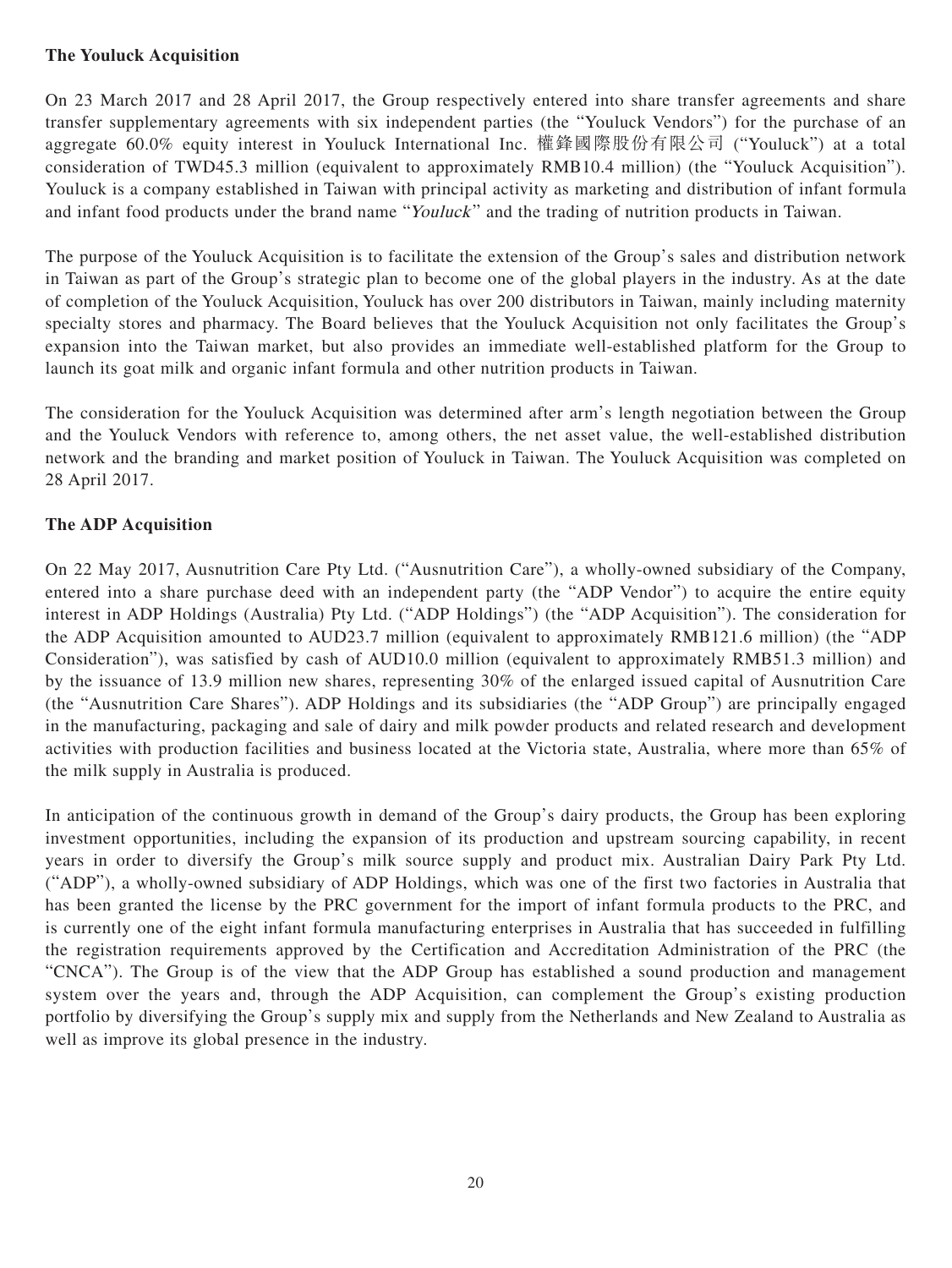The ADP Consideration was determined after arm's length negotiations between the Group and the ADP Vendor with reference to, among others, the net asset value, production capability, future prospects of the ADP Group and the fact that ADP is currently one of the eight infant formula manufacturing enterprises in Australia with registration in the PRC approved by the CNCA.

Upon completion of the ADP Acquisition, ADP Holdings will be wholly-owned by Ausnutrition Care. The Company's interest in Ausnutrition Care will be diluted to 70.0% as a result of the issuance of the Ausnutrition Care Shares as part of the ADP Consideration. As a result, Ausnutrition Care and ADP Holdings will become indirect non-wholly owned subsidiaries of the Company.

Further details regarding the ADP Acquisition are set out in the announcement of the Company dated 22 May 2017. The ADP Acquisition was completed subsequent to the reporting period on 5 July 2017.

## **The Ozfarm Acquisition**

On 22 May 2017, the Group entered into a share purchase deed with two independent parties (the "Ozfarm Vendors"), pursuant to which the Group agreed to purchase and the Ozfarm Vendors agreed to sell certain of the existing shares in Ozfarm Royal Pty Ltd ("Ozfarm"). In addition, Ozfarm agreed to issue and the Group agreed to subscribe for certain of the new shares in Ozfarm so that upon completion of the above, Ozfarm will be equally owned by the Group and the Ozfarm Vendors (the "Ozfarm Acquisition"). The total consideration for the Ozfarm Acquisition amounted to AUD11.0 million (equivalent to approximately RMB56.4 million) (the "Ozfarm Consideration").

Ozfarm is principally engaged in the sale and marketing of nutrition products, particularly on formula milk products from infant, children, pregnant mother to elderly in Australia, Singapore and the PRC under its own brand name Oz Farm, and the marketing and export of any other dairy, honey or other food and health care products. All the milk powder products of Ozfarm is manufactured by ADP.

Ozfarm, which is currently one of the major customers of ADP, owns one of the best-selling pregnant mother formula brands in Australia. The Oz Farm pregnant mother formula has been awarded the gold medal by the Dairy Industry Association of Australia in recent years. The Ozfarm Acquisition does not only allow the Group to tap into the pregnant formula market in Australia and other countries, but also facilitate the expansion of the Group's current product range offered in the PRC.

The Ozfarm Consideration was determined after arm's length negotiations between the Group and the Ozfarm Vendors with reference to, among others, the historical financial performance of Ozfarm, the value of Oz Farm brand and its market position on formula milk products, in particular on pregnant mother formula in Australia.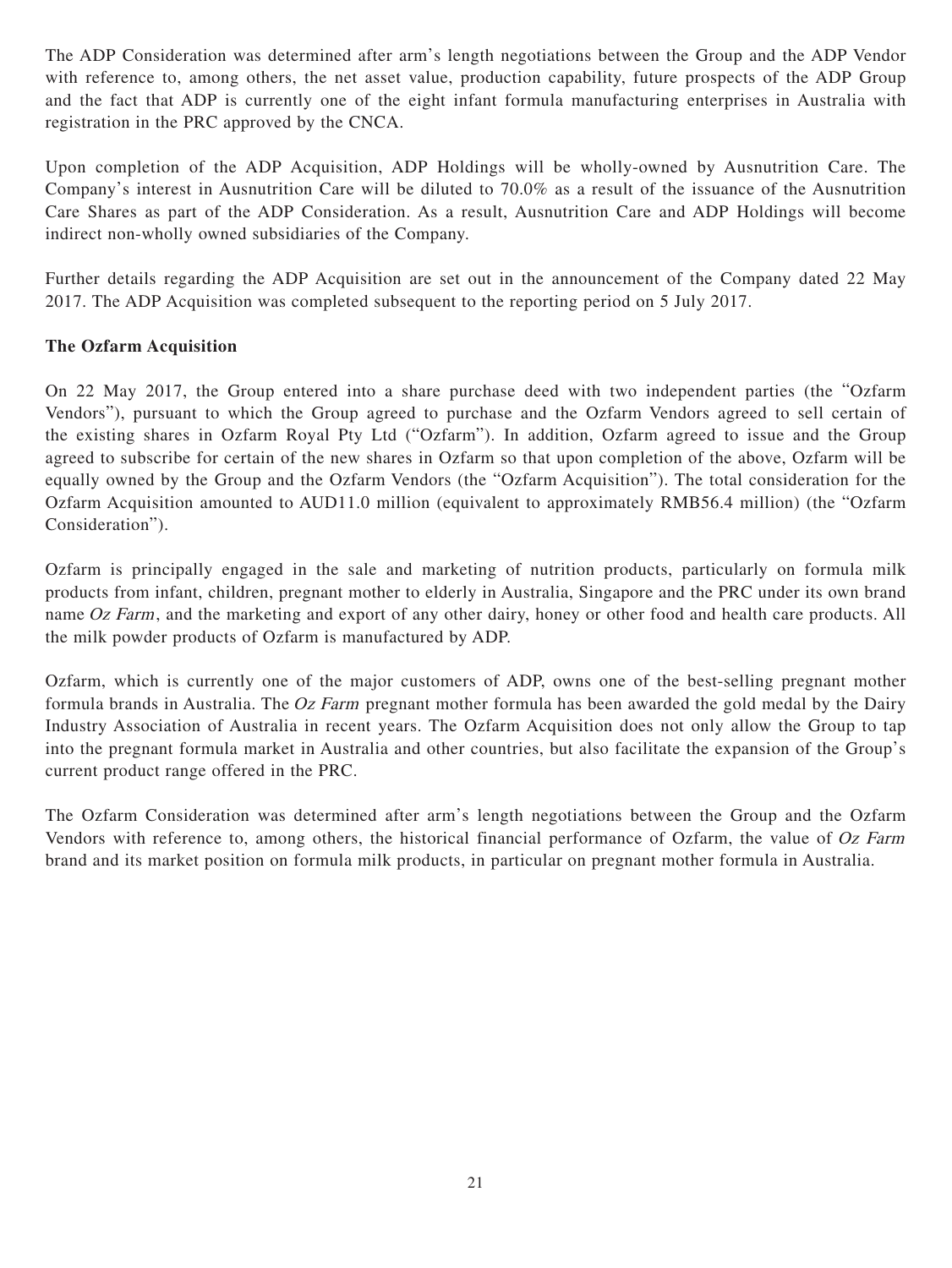Upon completion of the Ozfarm Acquisition, Ozfarm will be equally owned by the Group and the Ozfarm Vendors and will become a jointly-controlled company of the Company.

Further details regarding the Ozfarm Acquisition are set out in the announcement of the Company dated 22 May 2017. The Ozfarm Acquisition was completed subsequent to the reporting period on 5 July 2017.

## **INDUSTRY OVERVIEW**

Currently, there are over 2,500 brands of infant formula in the PRC manufactured by about 108 and 77 factories in the PRC and overseas, respectively, which are registered with the CNCA. As a result of the increasing public health awareness and the demand for higher food quality and safety standards worldwide, in particular for infant nutrition products, new regulations and policies have been proposed from time to time in order to maintain the related industry's healthy growth and improve the quality and safety standards.

Following the implementation of a number of new policies in the PRC in recent years which imposed stringent quality controls of infant milk formula in the PRC, on 6 June 2016, the China Food and Drug Administration further promulgated the Administrative Measures for the Registration of Formulas for Infant Milk Formula Powder (《嬰幼兒配方乳粉產品配方註冊管理辦法》)(hereinafter referred to as the "Measures"). The purposes of implementing the Measures are to strengthen the supervision over the research and development and the formulation of the infant milk powder by enterprise and improve their research and development, production and inspection capabilities with an aim to further enhance the quality and safety standards of infant formula in the PRC. The Measures are considered to be one of the most stringent regulations on infant milk powder in the world and will come into effect on 1 January 2018.

Firstly, the Measures specify that domestic and imported infant formula sold in the PRC will be subject to the registration system which is designed with reference to the more stringent quality control system in the pharmaceutical sector in the PRC. Registration for infant formula shall be approved only if the manufacturers possess the required research and development, production and inspection capabilities, and can meet the relevant regulatory requirements for the production of infant formula according to the relevant laws and regulations and the national food safety requirements in the PRC.

Secondly, the number of formula to be manufactured by each enterprise is limited in order to assist consumers' evaluation of different formulae in the market. The Measures stipulate that in principle, each enterprise shall own not more than three brands.

Thirdly, labelling and advertising of infant milk formula will be regulated to avoid delivering misleading information to the consumers. The Measures require industry participants to submit supporting materials for the functions set forth on the labels of their products during their registration process.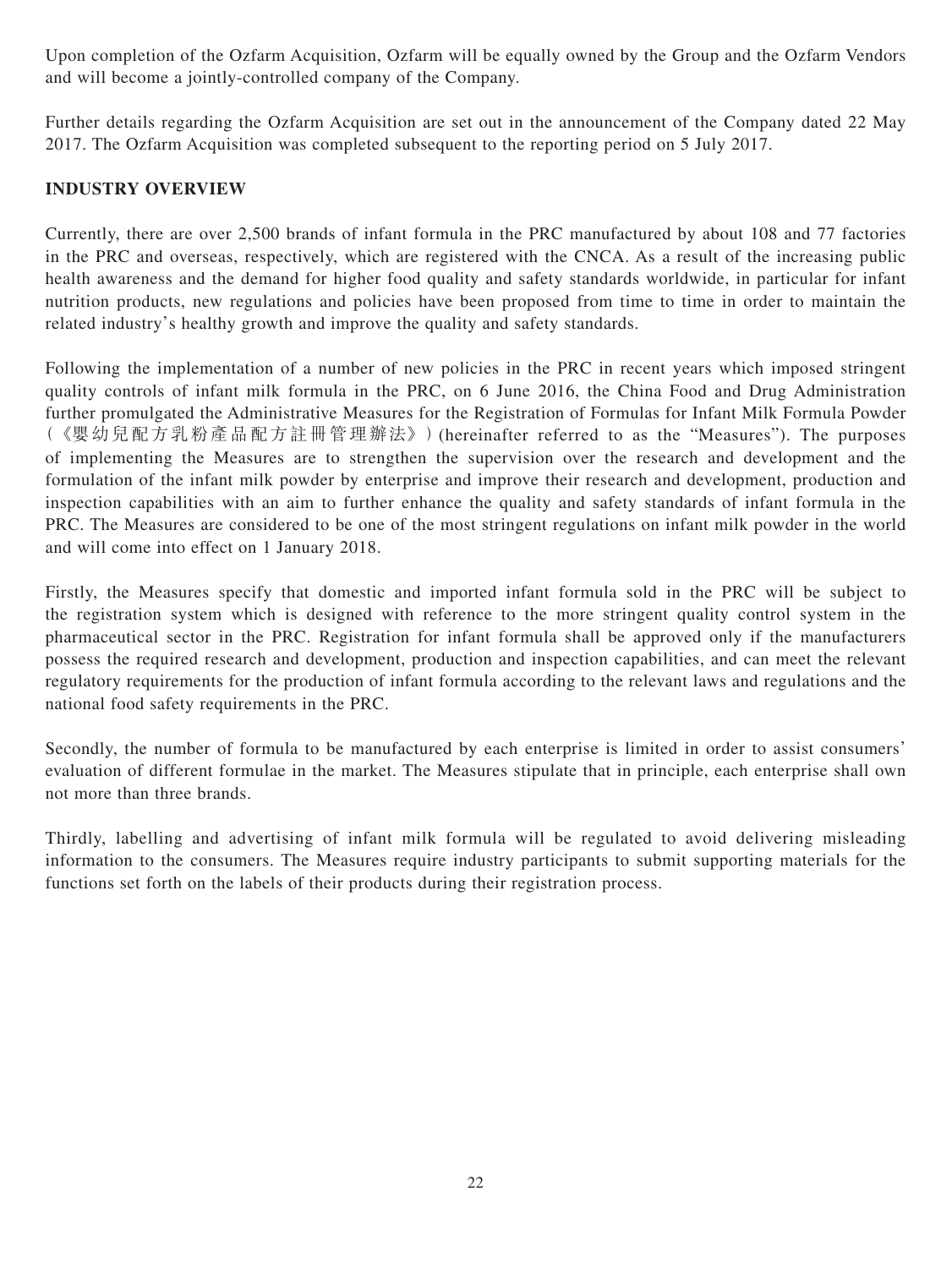Fourthly, the regulatory requirements and the legal liability of market participants will be clearly stated under the Measures.

With the implementation of the Measures, it is believed that the infant milk formula market in the PRC will grow in a more healthy and positive direction in the long run. Given the solid foundation that the Group has established over the years, the stringent and high quality controls and research and development capabilities of the Group, the Board believes that the Group will benefit from the implementation of the Measures.

As at the end of the reporting period, the Group has already submitted the applications for the registration of a number of its brands in accordance with the requirements.

## **OUTLOOK**

According to the National Bureau of Statistics of China, the number of newborns in the PRC increased by 7.9% from 16.6 million in 2015 to 17.9 million in 2016. The Company believes the increase was the result of the relaxation of the one-child policy as well as the increase in household income in the PRC which enables more families to consider a second child. The Company also believes that the number of newborns, and hence the demand for infant formula, will continue to increase in the future. Furthermore, according to various market reports, the market size of the nutrition business sector in the PRC amounted to RMB120.0 billion in 2015 and is expected to increase to RMB180.0 billion in 2020. The Company believes the anticipated increase was the result of the increasing health awareness of the general consumers in the PRC.

In order to support the Group's continuous expansion of the market position in infant formula sector for cow ownbrands in the PRC and the goat own-brands as well as the Private Label business worldwide and to realise the long-term business strategies of the Group of serving consumers with a full range of nutrition products, other than the continuous adjustments on or launch of effective marketing strategies to cope with the rapid change in market conditions, the Group will focus on the followings:

## **Construction of new factories in the Netherlands and New Zealand**

In order to support the anticipated continuous growth in the demand for infant formula products of the Group, in 2014 and 2016, the Group has approved the construction of new factories in the Netherlands and New Zealand. The purpose of investing in new factories is to improve the blending and packaging capacity as well as to diversify the milk source of the Group. According to the current status of the two projects, the construction of both new factories will be completed in late 2017.

As at 30 June 2017, the Group has already invested a total of EUR94.1 million (equivalent to approximately RMB729.2 million) (31 December 2016: EUR71.8 million (equivalent to approximately RMB527.1 million)) and NZD16.9 million (equivalent to approximately RMB83.8 million) (31 December 2016: NZD4.9 million (equivalent to approximately RMB23.5 million)) in the Netherlands and New Zealand factories, respectively. Upon completion of the construction of the two new factories, the blending and packaging capacity of the Group in the Netherlands will increase progressively from approximately 30,000 tons to 90,000 tons by 2019 and there will be an additional capacity in New Zealand for approximately 15,000 tons.

The Board believes that the Group's productivity and quality standards and hence the turnover and profitability of the Group will be greatly enhanced when the operations of the new factories commence in late 2017.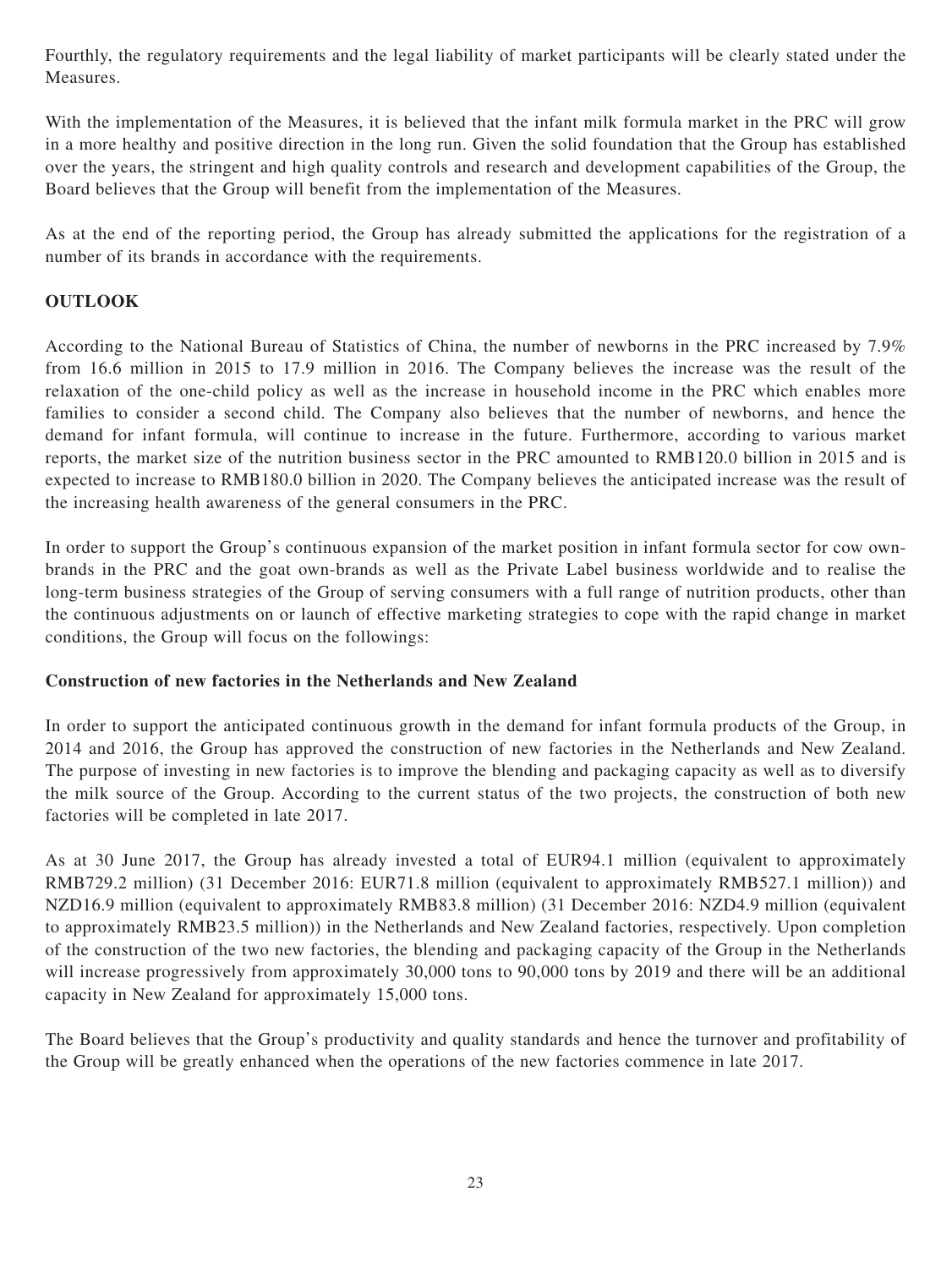## **Construction of new factory in the PRC**

In July 2016, the Group acquired a plot of land (the "Changsha Land") that is adjacent to the Group's existing production facility in Changsha city, the PRC, through acquiring the entire equity interest in Mornring Nutrition Technology (Changsha) Co., Ltd. 沐林營養科技(長沙)有限公司(formerly known as Hunan Mornring Foodstuff Co., Ltd. 湖南沐林現代食品有限公司)at a consideration of RMB28.5 million.

During the 2017 Interim Period, the Group started constructing a new infant formula blending and packaging factory on the Changsha Land (the "Changsha Factory"). The total investment cost (including the cost of the Changsha Land) is estimated to be approximately RMB200.0 million. The investment in the Changsha Factory, which has a designed annual production capacity of 30,000 tons, is financed by banking facilities and the Group's internal working capital.

As at 30 June 2017, the Group has already invested a total of RMB55.2 million (31 December 2016: RMB28.5 million) in the Changsha Land and the Changsha Factory and the construction of the Changsha Factory is expected to be completed by early 2018.

The Board believes that with the completion of the construction of the New Factories, together with the ADP Acquisition, the Group's strategic plan to build the global supply chain and hence strengthen the Group's production capability, which the Board believes is the critical success factor in the industry, is considered to be completed.

## **Extension into the Nutrition Business sector**

The Group realises the business potentials and the importance to continue the supply of quality nutrition products to serve the infants as they grow into adulthood. In order to meet the needs of the consumers, the Group has commenced the business in the marketing and distribution of imported functional liquid milk in the PRC and has, through acquiring the Nutrition Business, commenced the launch of the nutrition products in the PRC. The Group will continue to strengthen its marketing and business strategies in the nutrition sector by leveraging on the resources, particularly the strong research and development capability and well-established TGA certified production facilities in Australia, the extensive distribution network of the Group and the strong demand for quality nutrition products worldwide, particularly in the PRC.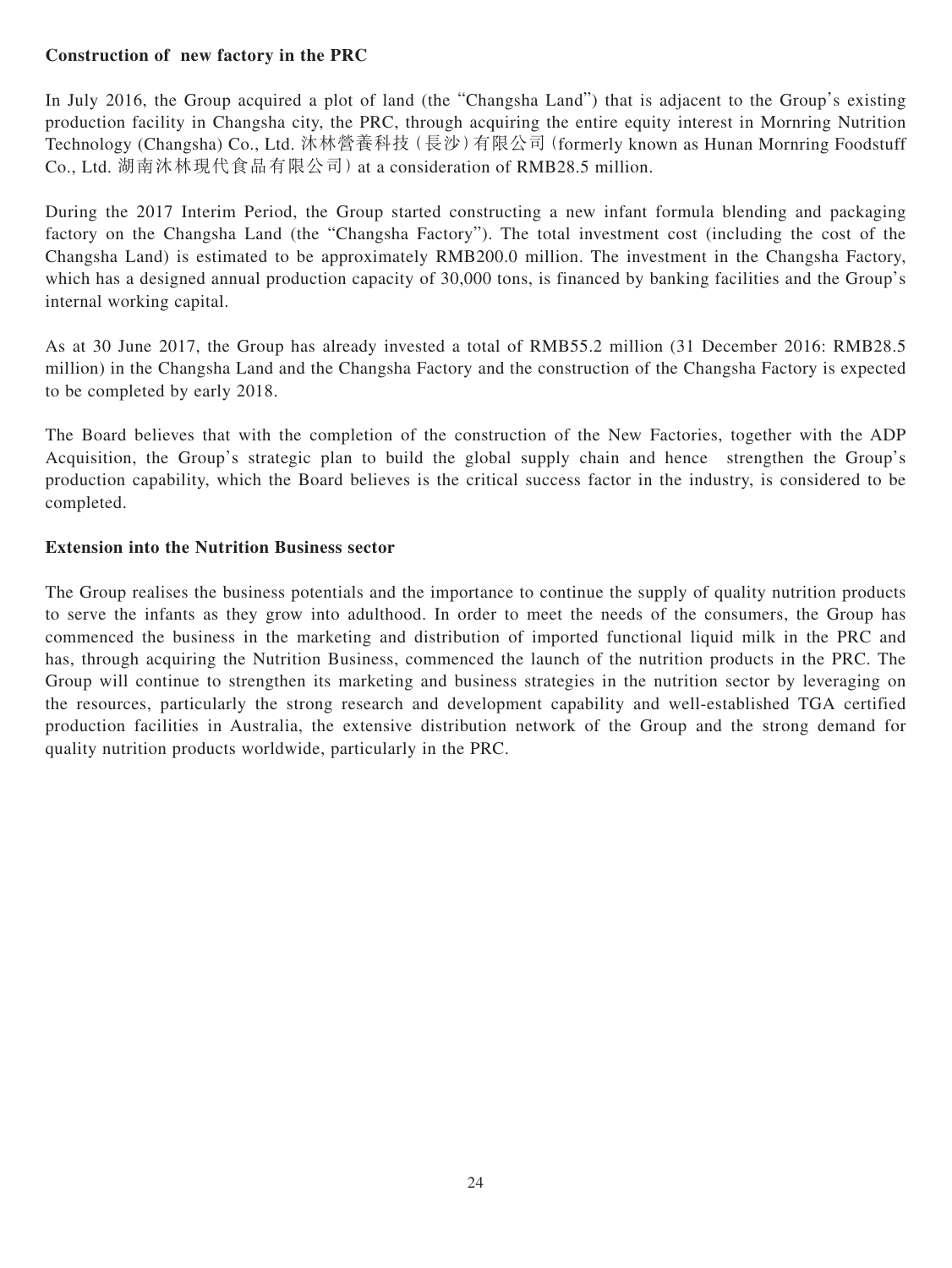## **FINANCIAL REVIEW**

## **Analysis on Condensed Consolidated Statement of Profit or Loss and Other Comprehensive Income**

### **Revenue**

| Six months ended 30 June |                      |               |             |
|--------------------------|----------------------|---------------|-------------|
| <b>Notes</b>             | 2017<br><b>RMB'M</b> | 2016<br>RMB'M | Change      |
|                          |                      |               | $\%$        |
|                          |                      |               |             |
| (i)                      | 449.7                | 290.1         | 55.0        |
| (i)                      | 91.6                 | 68.0          | 34.7        |
|                          | 541.3                | 358.1         | 51.2        |
| (i)                      | 647.4                | 434.1         | 49.1        |
|                          | 1,188.7              | 792.2         | 50.1        |
| (ii)                     | 238.4                | 241.7         | (1.4)       |
| (iii)                    | 119.5                | 120.8         | (1.1)       |
| (iv)                     | 74.9                 | 47.8          | 56.7        |
| (V)                      | 41.4                 |               |             |
| (vi)                     | 40.0                 | 48.5          | (17.5)      |
|                          | 1,702.9              | 1,251.0       | 36.1        |
|                          |                      | (Unaudited)   | (Unaudited) |

#### \* New businesses commenced in the fourth quarter of 2016.

#### Notes:

- (i) Represented the sale of own-branded cow milk infant formula in the PRC and own-branded goat milk infant formula Kabrita in the PRC, Russia and the Commonwealth of Independent States, Europe, United States, Canada, the Middle East countries and South Africa.
- (ii) Represented the sale of milk powder (including infant formula) under the customers' own brands in the Netherlands and other overseas countries, such as the PRC, other European countries, America, the Middle East and other Asian countries.
- (iii) Represented the sale of semi-finished and finished cow and goat milk powder to the worldwide customers.
- (iv) Represented the sale of butter which is a by-product produced during the milk treatment process.
- (v) Mainly represented the sale of nutrition products in the PRC, Australia and New Zealand that were produced by Nutrition Care Pharmaceuticals Pty Ltd and the sale of functional milk in the PRC.
- (vi) Mainly represented the processing of condensed milk and the trading of fresh milk, etc.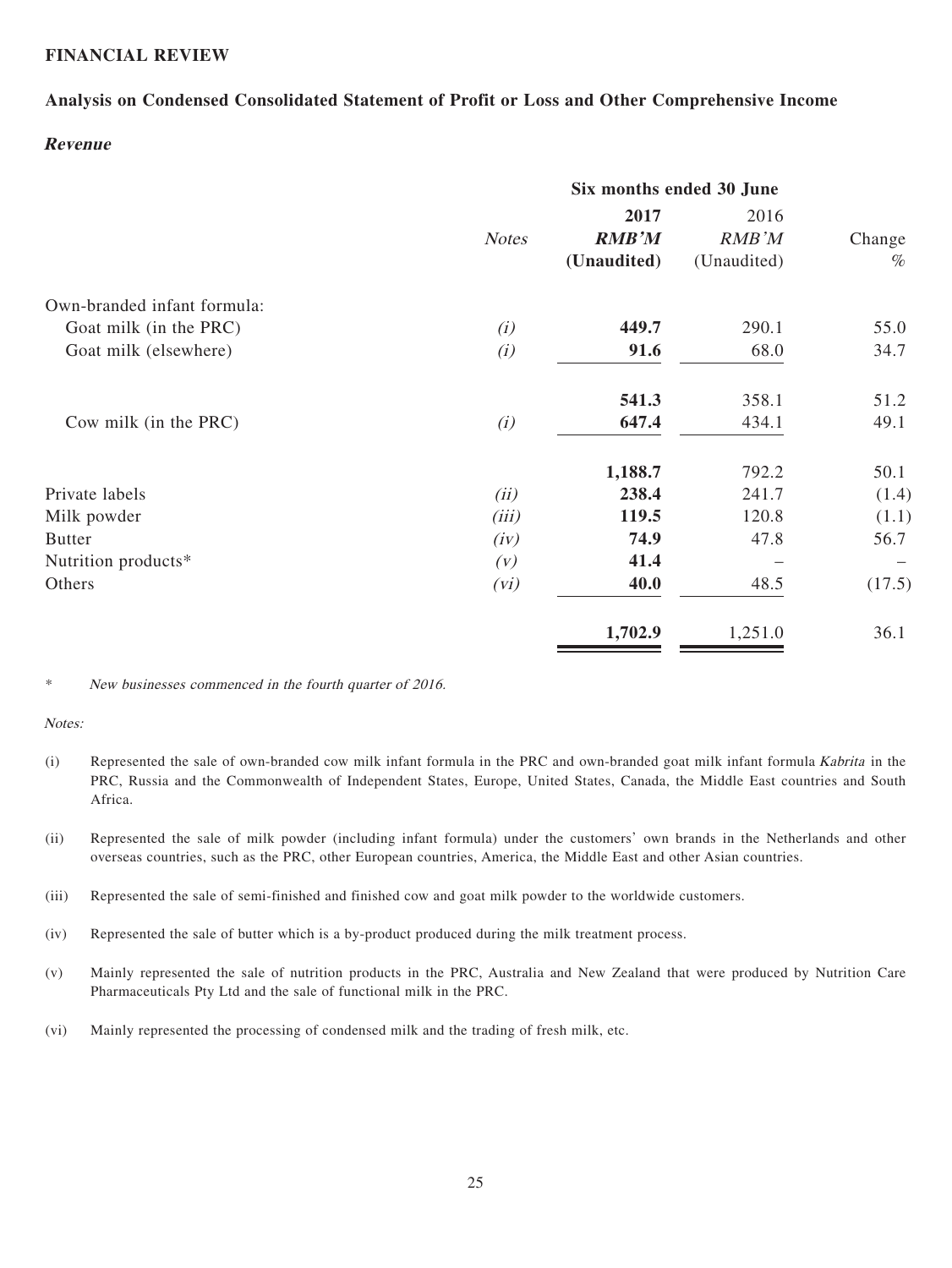For the 2017 Interim Period, the Group recorded revenue of RMB1,702.9 million, representing an increase of RMB451.9 million, or 36.1%, from RMB1,251.0 million for the 2016 Interim Period. Despite the competition of the infant milk formula market in the PRC continued to be intense during the 2017 Interim Period, revenue of the Group continued to increase and this was mainly attributable to the continuous increase in the sales of ownbranded business which has been driven by the clear brand positioning and the effective marketing strategies adopted by the Group. Besides, the commencement of the Nutrition Business in the fourth quarter of 2016 also contributed an increase in revenue by RMB41.4 million for the 2017 Interim Period.

### **Gross profit and gross profit margin**

|                                 | Six months ended 30 June | Six months ended 30 June |                                                                                                                                 |             |
|---------------------------------|--------------------------|--------------------------|---------------------------------------------------------------------------------------------------------------------------------|-------------|
|                                 | 2017                     | 2016                     | 2017                                                                                                                            | 2016        |
|                                 | <b>RMB'M</b>             | <b>RMB</b> 'M            | $% \mathcal{P}_{\mathcal{A}}^{\mathcal{A}}\!\left( \mathcal{A} \right) = \mathcal{A}^{\mathcal{A}}\!\left( \mathcal{A} \right)$ | %           |
|                                 | (Unaudited)              | (Unaudited)              | (Unaudited)                                                                                                                     | (Unaudited) |
| Own-branded infant formula:     |                          |                          |                                                                                                                                 |             |
| Goat milk                       | 300.1                    | 207.3                    | 55.4                                                                                                                            | 57.9        |
| Cow milk                        | 331.6                    | 239.9                    | 51.2                                                                                                                            | 55.3        |
|                                 | 631.7                    | 447.2                    | 53.1                                                                                                                            | 56.5        |
| Nutrition products              | 20.0                     |                          | 48.3                                                                                                                            |             |
| Others                          | 85.7                     | 84.6                     | 18.1                                                                                                                            | 18.4        |
|                                 | 737.4                    | 531.8                    | 43.3                                                                                                                            | 42.5        |
| Less: provision for inventories | (24.4)                   | (20.8)                   | (1.4)                                                                                                                           | (1.7)       |
| Total                           | 713.0                    | 511.0                    | 41.9                                                                                                                            | 40.8        |

The Group's gross profit for the 2017 Interim Period was RMB713.0 million, representing an increase of RMB202.0 million, or 39.5%, when compared with the 2016 Interim Period. The increase in the gross profit margin of the Group from 40.8% for the 2016 Interim Period to 41.9% for the 2017 Interim Period was mainly attributable to the proportionate increase in the sales of the higher profit margin own-branded business as compared with the other business sectors. Overall contribution to revenue by the own-branded business increased to 69.8% during the 2017 Interim Period (2016 Interim Period: 63.3%).

The decrease in the gross profit margin of the own-branded business was mainly due to the adjusted promotion strategies of the Group which have increased the portion of granting free infant formula products to the consumers as compared with other promotion activities. The gross profit margin of the own-branded business decreased by 3.4 percentage points while the ratio of selling and distribution expenses to revenue reduced by 1.2 percentage points during the period under review.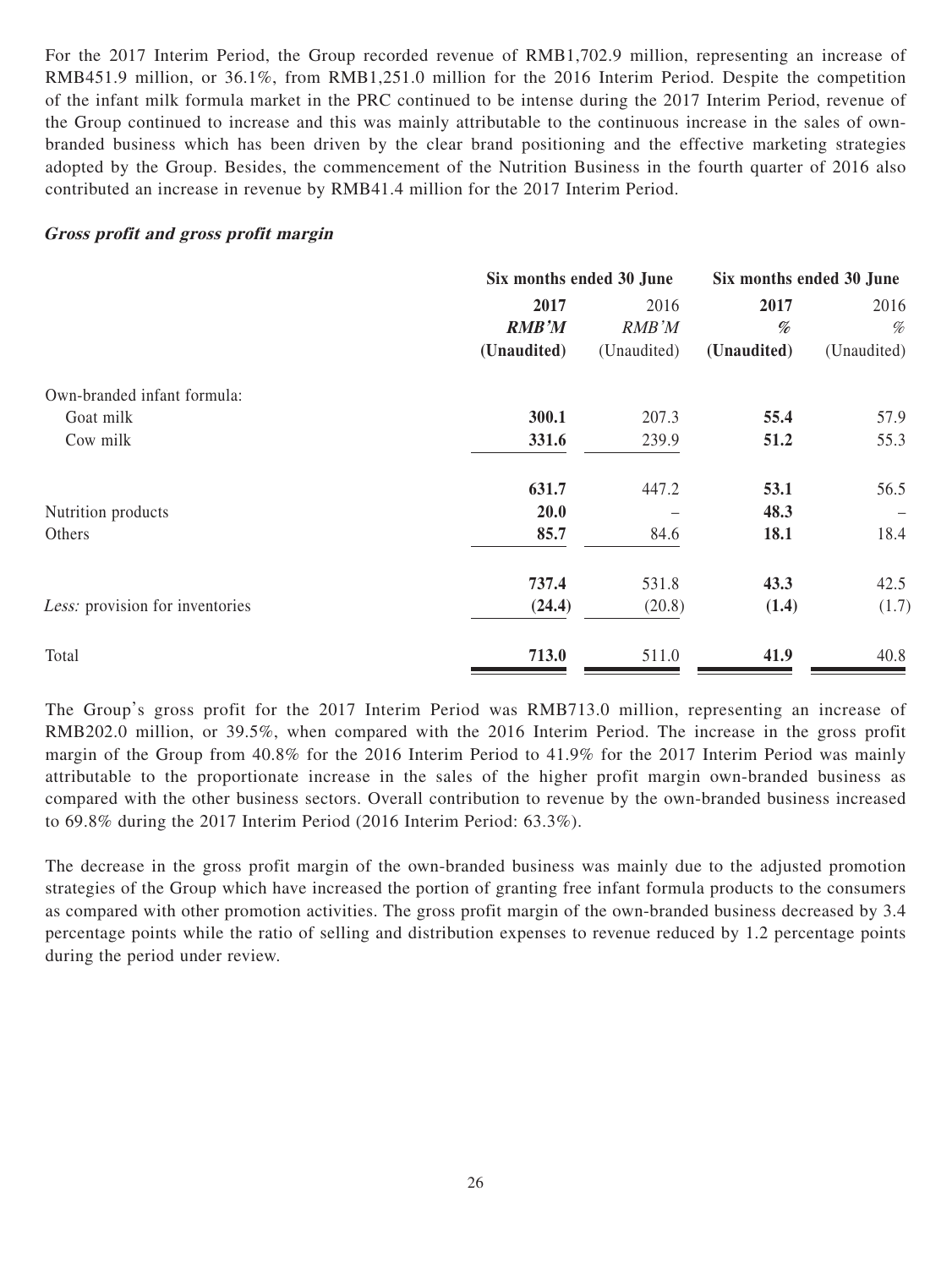## **Other income and gains**

Other income and gains mainly represented interest income from the Group's deposits with banks of RMB16.0 million (2016 Interim Period: RMB19.4 million) and incentive granted from the PRC government of RMB3.0 million (2016 Interim Period: RMB1.0 million).

## **Selling and distribution expenses**

Selling and distribution expenses, which mainly comprised advertising and promotion expense, rebates to distributors and customers, exhibition and trade show expenses, salaries and travelling costs of the sales and marketing staff and delivery costs, represented 21.8% (2016 Interim Period: 23.0%) of the revenue for the 2017 Interim Period. The slight decrease in the selling and distribution expenses to revenue ratio was for the same reason as set out in the above.

## **Administrative expenses**

Administrative expenses mainly comprised staff costs (including the non-cash equity-settled share option expense of RMB4.0 million (2016 Interim Period: RMB6.4 million)), travelling expenses, auditors' remuneration, professional fees, depreciation and research and development costs. The increase in administrative expenses was primarily attributed to the continuous increase in the scale of operations of the Group. Besides, the commencement of the Nutrition Business in the fourth quarter of 2016 also accounted for an increase in administrative expenses by RMB12.9 million.

The administrative expenses accounted for 7.5% (2016 Interim Period: 6.7%) of the revenue of the Group for the 2017 Interim Period. Excluding for the impact of the Nutrition Business, the administrative expenses accounted for 6.9% of the revenue of the Group.

## **Other expenses**

Other expenses for the 2017 Interim Period mainly comprised exchange losses of RMB1.1 million (2016 Interim Period: RMB3.4 million) arising from the foreign currency trading transactions, legal and professional fees incurred for the various acquisition projects and write-off of trade receivables of a total of RMB0.7 million (2016 Interim Period: RMB3.6 million).

## **Finance costs**

The finance costs of the Group for the 2017 Interim Period amounted to RMB9.0 million (2016 Interim Period: RMB8.8 million), representing mainly the interest on bank loans and other borrowings raised principally for the financing of the capital expenditures of the Group's operations in the Netherlands.

## **Share of profit of an associate**

Balance mainly represented the share of profits of Farmel Holding B.V. (the "Farmel Group"), which is principally engaged in the collection and trading of milk in Europe, for the 2017 Interim Period. The purpose for the investment in the Farmel Group is to secure the long-term milk supply for the Group's operations in the Netherlands.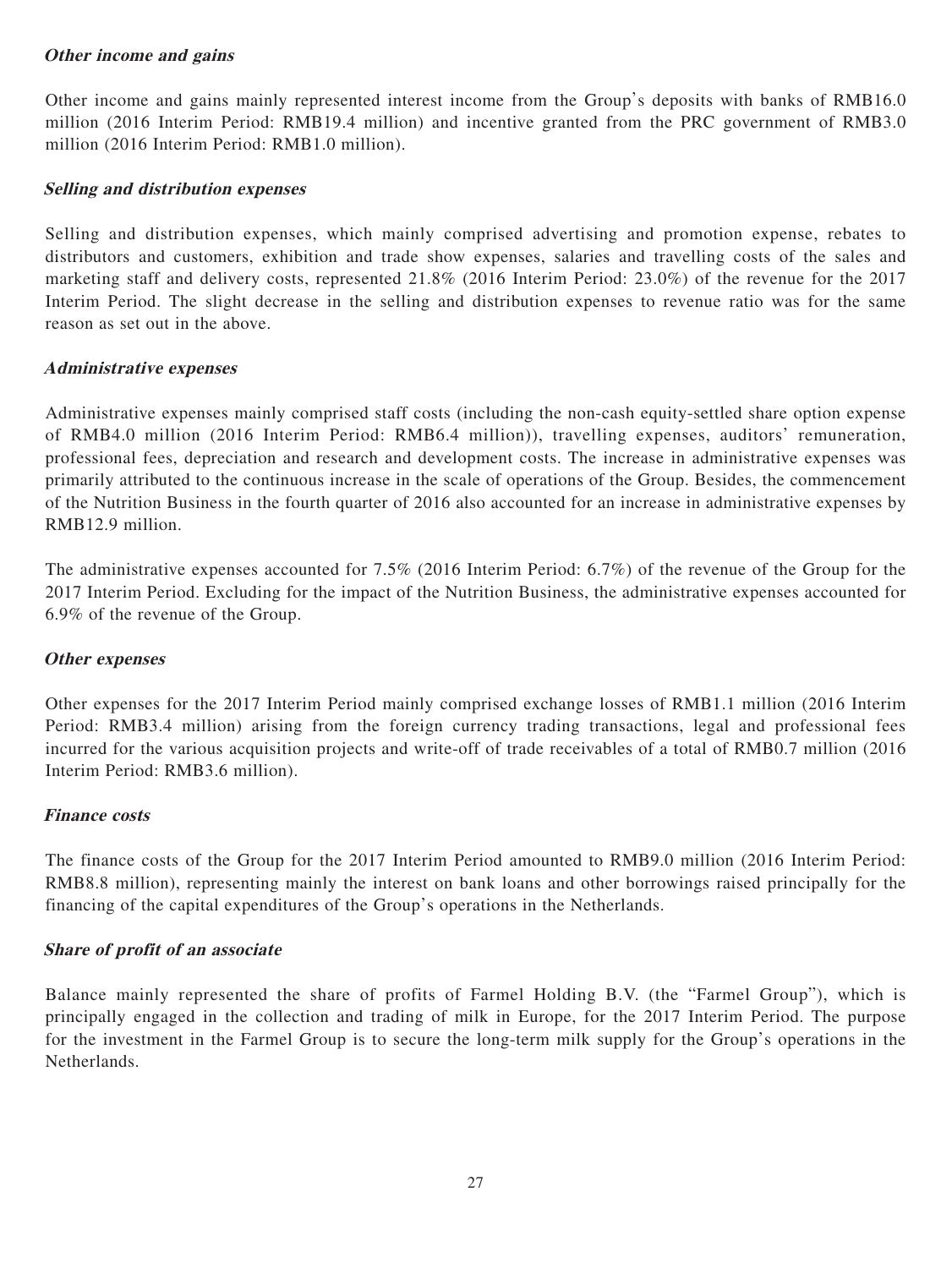## **Income tax expenses**

The profits generated by the Group were mainly derived from its operations in the PRC and the Netherlands. Under the PRC income tax laws, enterprises are subject to the CIT at a rate of 25%. Ausnutria China, a wholly-owned subsidiary of the Company, was designated as a High-tech Enterprise and was granted a preferential CIT rate of 15%. All other subsidiaries established in the PRC are subject to the standard CIT rate of 25% during the 2017 Interim Period. The standard CIT rate in the Netherlands was applied at 20% for the first EUR200,000 taxable profits and 25% for the taxable profits exceeding EUR200,000. The standard CIT rates in Australia and New Zealand are 30% and 28%, respectively.

The Group's effective tax rate for the 2017 Interim Period was 24.3%, representing a decrease of 2.4 percentage points when compared with the 2016 Interim Period. This was mainly due to the proportionate increase in profit contributed by Ausnutria China for the sale of the cow milk products which are subject to the preferential CIT rate of 15%.

## **Profit attributable to equity holders of the Company**

The Group's profit attributable to equity owners of the Company for the 2017 Interim Period amounted to RMB153.3 million, representing an increase of RMB51.8 million, or 51.0% when compared with the 2016 Interim Period. The improvement in the Group's financial performance which results from the continuous growth in the sales of own-branded cow and goat milk infant formula was mainly driven by the clear brand positioning, the effective business strategy implemented by the Group as well as the increasing market demands for the products of the Group.

## **Analysis on Condensed Consolidated Statement of Financial Position**

As at 30 June 2017, the total assets and net asset value of the Group amounted to RMB4,764.3 million (31 December 2016: RMB3,923.6 million) and RMB1,777.1 million (31 December 2016: RMB1,589.7 million), respectively.

The increase in total assets of the Group as at 30 June 2017 was mainly contributed by:

- (i) the increase in construction in progress as a result of the investment in the New Factories made during the 2017 Interim Period of a total of RMB210.8 million (2016 Interim Period: RMB45.7 million);
- (ii) the increase in inventories of RMB170.4 million (2016 Interim Period: RMB254.5 million); and
- (iii) the increase in cash and cash equivalents and pledged deposits of a total of RMB270.4 million (2016 Interim Period: RMB65.1 million).

The increase in total assets of the Group as at 30 June 2017 was mainly financed by the drawdown of new bank loans, internal working capital and the cash flows generated from operating activities of the Group of RMB351.1 million (2016 Interim Period: RMB56.5 million) during the period.

The increase in net assets of the Group as at 30 June 2017 was mainly contributed by the net profit generated for the period of RMB168.0 million (2016 Interim Period: RMB106.2 million).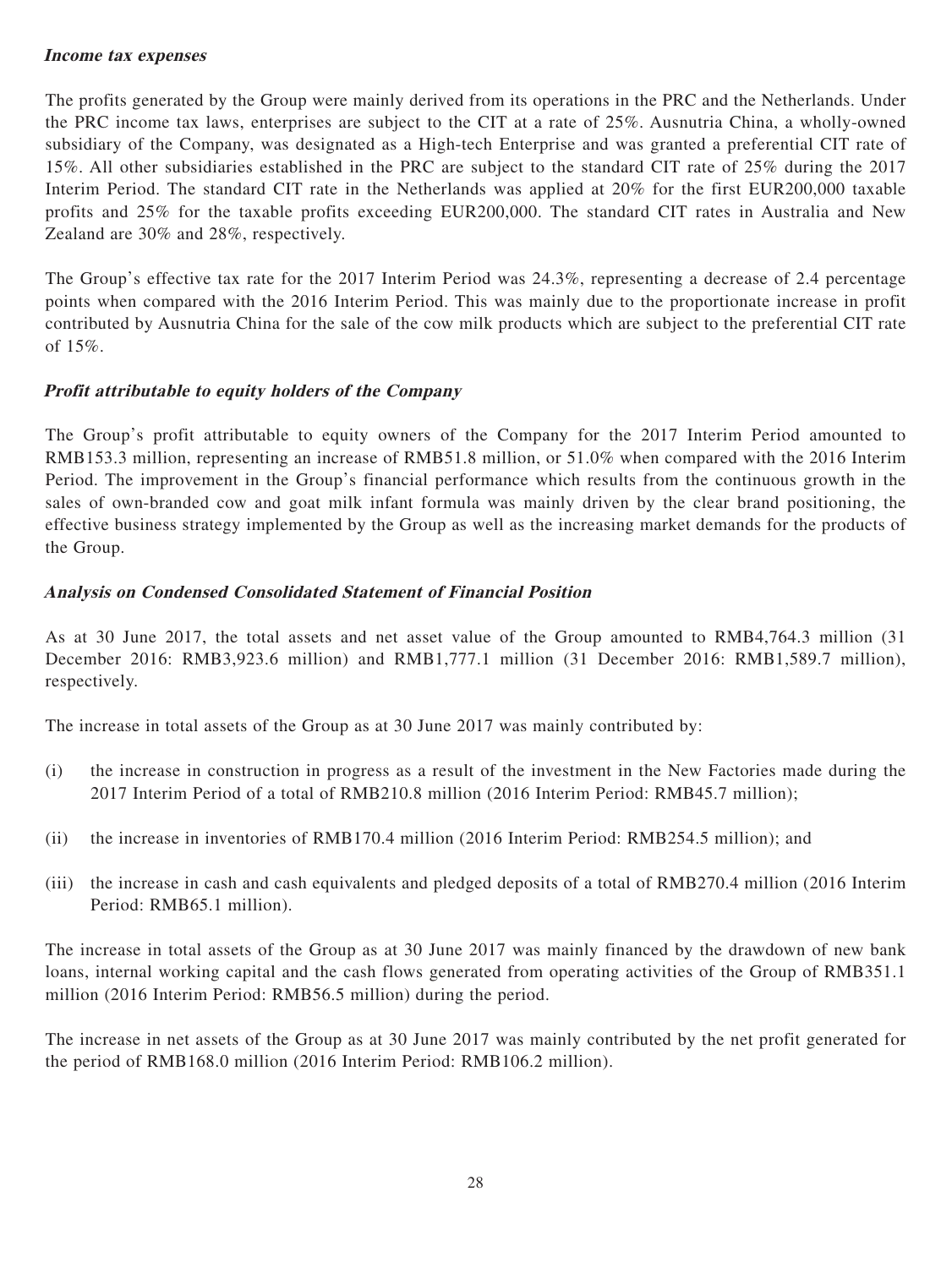## **Working Capital Cycle**

As at 30 June 2017, the current assets to current liabilities ratio of the Group was 1.3 times (31 December 2016: 1.4 times) which remained fairly stable when compared with the ratio as at 31 December 2016.

An analysis of key working capital cycle is as follows:

|                          | Six months ended 30 June         |                           |                             |  |
|--------------------------|----------------------------------|---------------------------|-----------------------------|--|
|                          | 2017<br><b>Number</b><br>of days | 2016<br>Number<br>of days | Change<br>Number<br>of days |  |
| Debtors' turnover days   | 23                               | 25                        | (2)                         |  |
| Inventory turnover days  | <b>161</b>                       | 172                       | (11)                        |  |
| Creditors' turnover days | 42                               | 50                        | (8)                         |  |

The decrease in inventory turnover days of the Group for the 2017 Interim Period was mainly due to the improvement in the Group's overall operation flow in the Netherlands since the production upgrading plan of the facilities was completed in 2015, and the increase in demand of the Group's own-branded business.

The turnover days of the Group's trade and bills receivables for the 2017 Interim Period remained fairly stable when compared with the 2016 Interim Period. The turnover days of the Group's trade payables were in line with the credit periods granted by the suppliers.

## **FINANCIAL RESOURCES, LIQUIDITY AND PLEDGE OF ASSETS**

The Group adopts conservative financial management policies. A summary of liquidity and financial resources is set out below:

|                                                  |              | 30 June      | 31 December |
|--------------------------------------------------|--------------|--------------|-------------|
|                                                  |              | 2017         | 2016        |
|                                                  | <b>Notes</b> | <b>RMB'M</b> | RMB'M       |
|                                                  |              | (Unaudited)  | (Audited)   |
| Interest-bearing bank loans and other borrowings |              | (1,453.7)    | (1,212.6)   |
| Less: Pledged deposits                           | (i)          | 823.2        | 778.4       |
| Cash and cash equivalents                        | (ii)         | 772.1        | 546.5       |
| Net cash                                         |              | 141.6        | 112.3       |
| Total assets                                     |              | 4,764.3      | 3,923.6     |
| Shareholders' equity                             |              | 1,640.9      | 1,468.1     |
| Gearing ratio                                    | (iii)        | N/A          | N/A         |
| Solvency ratio                                   | (iv)         | 34.4%        | 37.4%       |

#### Notes:

- (i) All denominated in RMB.
- (ii) 91.2% (31 December 2016: 75.1%) of which are denominated in RMB.
- (iii) Calculated as a percentage of net bank loans and other borrowings over total assets.
- (iv) Calculated as a percentage of shareholders' equity over total assets.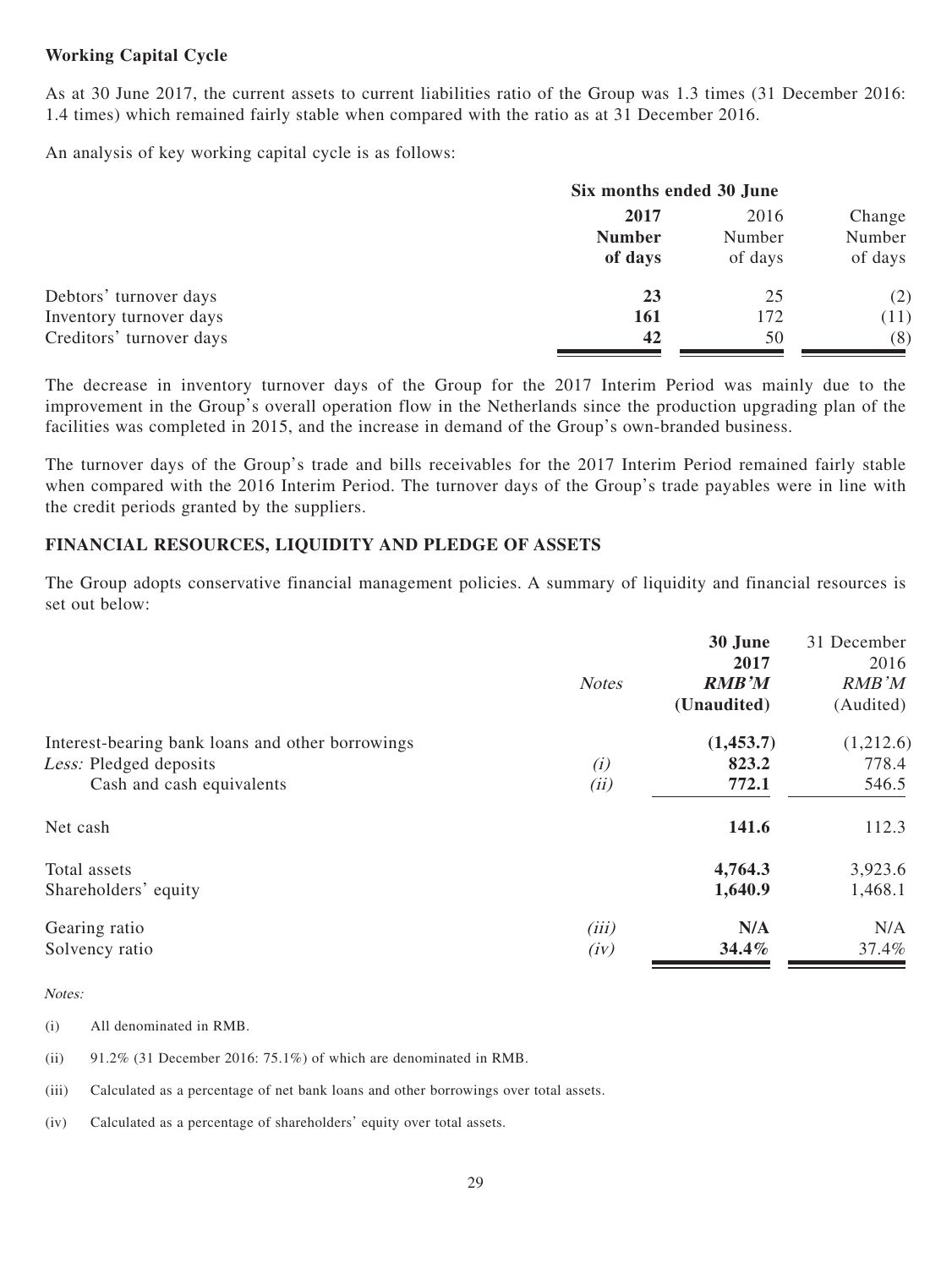The Group is dedicated to maintain its overall liquidity by maximising the cashflows generated from operating activities and increasing the facilities with banks to reserve sufficient funding to support its business development, in particular to meet the Group's strategy of building the global supply chain by completing the construction of the factories in the Netherlands, New Zealand and the PRC. As at 30 June 2017, the Group had outstanding borrowings of RMB1,453.7 million (31 December 2016: RMB1,212.6 million), of which RMB870.4 million (31 December 2016: RMB761.5 million) was due within one year and the remaining RMB583.3 million (31 December 2016: RMB451.1 million) due over one year. As at 30 June 2017, except for two bank loans of a total of RMB67.0 million which were denominated in RMB (31 December 2016: RMB48.7 million) and bore interest at 4.4% to 5.0% (31 December 2016: 5.0%) per annum, all the borrowings of the Group were denominated in EUR and bore interest at floating rates with reference to London Interbank Offered Rate or The Euro Interbank Offered Rate.

As at 30 June 2017, the Group had pledged the land and buildings, plant and machineries, inventories and trade receivables that were attributable to the operations in the Netherlands with a total carrying value of EUR211.4 million, equivalent to approximately RMB1,638.0 million (31 December 2016: EUR146.8 million, equivalent to approximately RMB1,072.4 million) and the time deposits that were placed in the PRC of RMB823.2 million (31 December 2016: RMB778.4 million) for the banking facilities granted to the Group for the financing of the daily working capital and capital expenditure plans of the Group.

## **FOREIGN EXCHANGE RISK**

The operations of the Group are mainly carried out in the PRC, the Netherlands, New Zealand and Australia. During the 2017 Interim Period, revenue, cost of sales and operating expenses of the Group were mainly denominated in Renminbi ("RMB"), Hong Kong dollars ("HK\$"), United States dollars ("US\$"), New Zealand dollars ("NZD"), Australian dollars ("AUD") or EURO ("EUR") and RMB is the Group's presentation currency. Besides, most of the bank deposits and bank loans of the Group are denominated in RMB and EUR, respectively. The Group is exposed to potential foreign exchange risk as a result of fluctuation of HK\$, US\$, NZD, AUD or EUR against RMB.

Starting from 2016, the Group adopts a hedging policy to actively manage its currency risk exposure concerning non-RMB denominated indebtedness. Depending on the market circumstances, trend of currency rates and the cost of hedging, the Group will consider and enter into hedging arrangement to mitigate the impact of RMB depreciation.

As at 30 June 2017, the Group had a EUR against RMB capped forward contract of EUR5.0 million (31 December 2016: EUR5.0 million) to hedge certain of its EUR denominated indebtedness. The management monitors closely on its foreign currency exposure to ensure appropriate measures are taken promptly against any significant potential adverse impact.

## **INTEREST RATE RISK**

The Group has exposure to the risk of change in market interest rate in relation to its interest-bearing bank loans and other borrowings with a floating interest rate. In order to minimise the impact of the interest rate exposure, the Group entered into interest rate swap contracts with bank, effective from 1 October 2007 and 30 September 2015, of a notional amount of EUR2.5 million and EUR19.0 million with 3-month floating EURO Interbank Offered Rate being swapped to a fixed interest rate of 4.45% and 2.77% per annum, respectively. The aforesaid derivative financial instrument will expire in October 2017 and June 2020, respectively.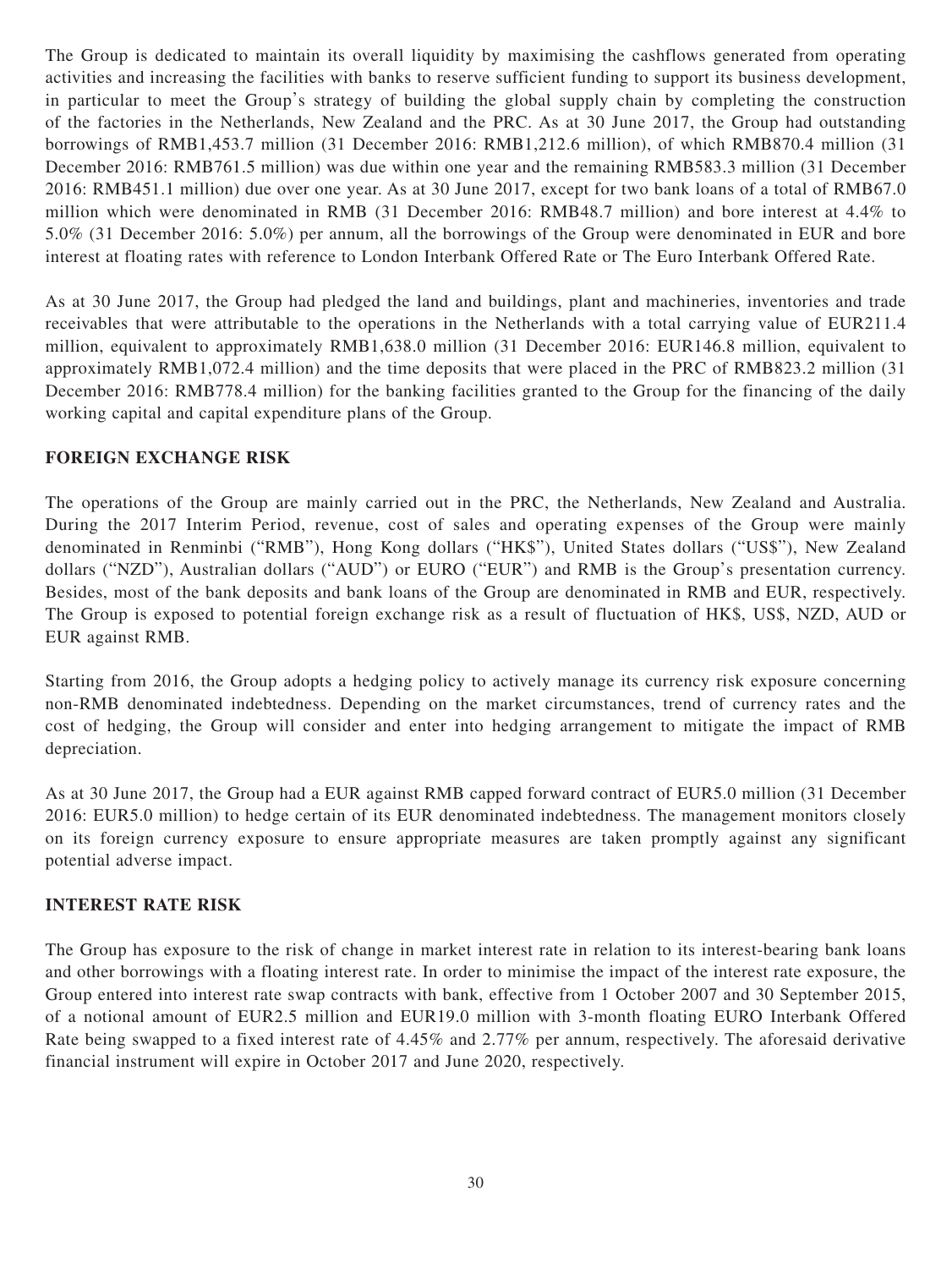## **CREDIT RISK**

The Group seeks to maintain strict control over its outstanding receivables and closely monitors the collection to minimise credit risk. As the Group's exposure spreads over a diversified portfolio of customers, there is no significant concentration of credit risk.

The carrying amounts of cash and cash equivalents, trade and bill receivables, deposits and other receivables represent the Group's maximum exposure to credit risk in relation to the Group's other financial assets.

## **COMMITMENTS**

As at 30 June 2017, the Group, as lessee, had total future minimum lease payments under non-cancellable operating leases amounted to RMB18.9 million (31 December 2016: RMB19.1 million).

As at 30 June 2017, the Group had contracted, but not provided for, capital commitments mainly in respect of purchase of plant and machineries and the building of the New Factories of a total of RMB476.2 million (31 December 2016: RMB461.3 million).

## **CONTINGENT LIABILITIES**

As at 30 June 2017, the Group did not have any significant contingent liabilities (31 December 2016: Nil).

## **HUMAN RESOURCES**

|                               |                 |                  |     | <b>Australia</b>        |               |              |
|-------------------------------|-----------------|------------------|-----|-------------------------|---------------|--------------|
|                               | <b>Mainland</b> |                  | The | and                     |               |              |
| Number of full-time employees | China           | <b>Hong Kong</b> |     | Netherlands New Zealand | <b>Others</b> | <b>Total</b> |
| 30 June 2017                  | 2,125           |                  | 461 | 69                      | 97            | 2,757        |
| 31 December 2016              | .993            |                  | 452 | 62                      | 120           | 2,631        |

For the 2017 Interim Period, total employee costs, including Directors' emoluments, amounted to RMB219.3 million (2016 Interim Period: RMB197.6 million). The Group determined the remuneration packages of all employees with reference to individual performance and current market salary scale.

The Group provides a defined contribution mandatory provident fund for retirement benefits of its employees in Hong Kong and various plans in either defined benefit or defined contribution arrangements for the retirement benefits of its employees in the Netherlands. The Group also provides various welfare schemes as required by the applicable local laws and regulations to its employees in the PRC and other countries.

## **PURCHASE, REDEMPTION OR SALE OF LISTED SECURITIES OF THE COMPANY**

Neither the Company nor any of its subsidiaries purchased, redeemed or sold any of the Shares during the 2017 Interim Period (2016 Interim Period: Nil).